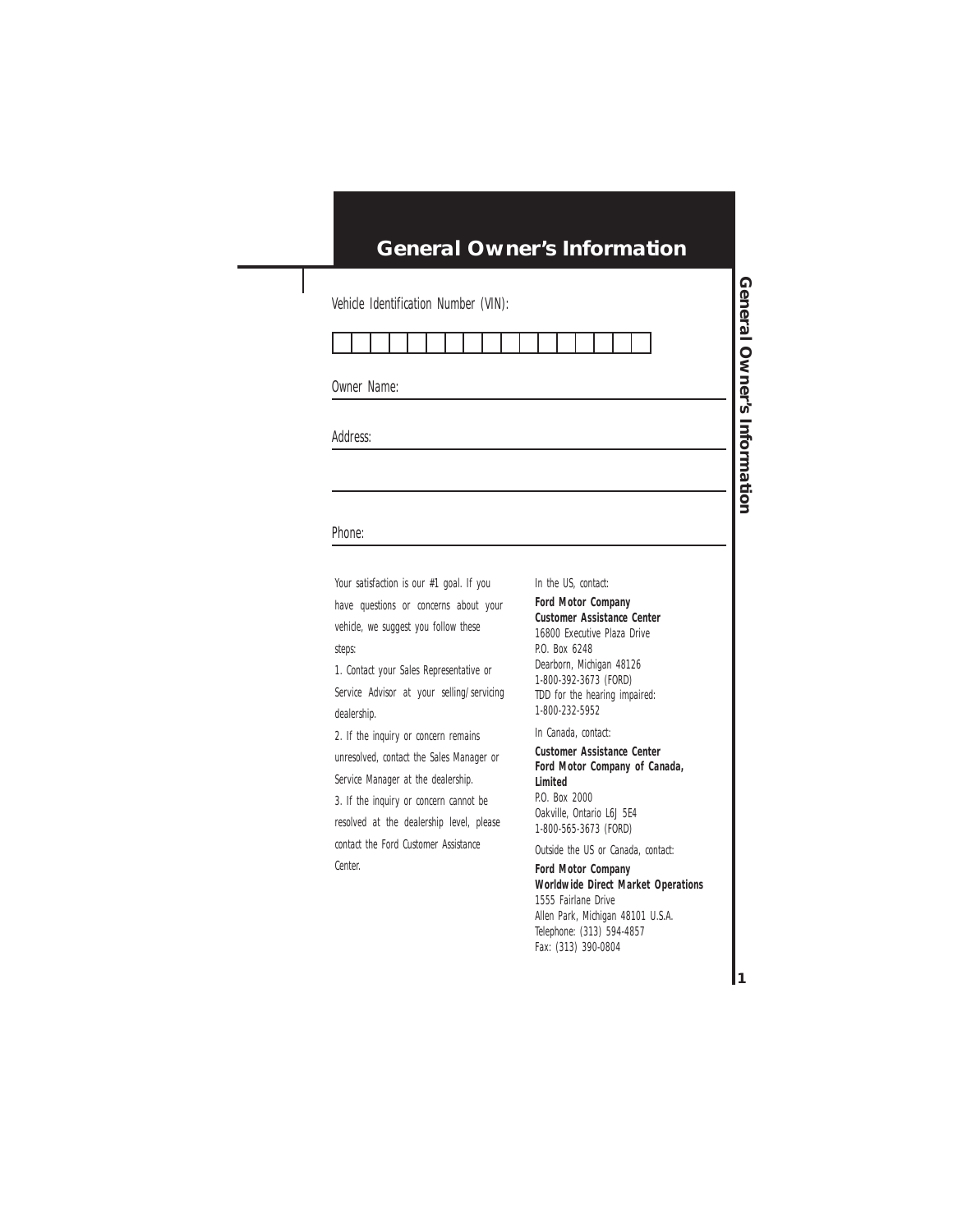# **Find Your Way**

# **Table of Contents**

| General Maintenance Information  4 |  |
|------------------------------------|--|
| Owner Checks and Services  7       |  |
|                                    |  |
| Mileage Intervals  10              |  |
| Exceptions  32                     |  |
| Special Operating Conditions  34   |  |
| Maintenance and Service Record  36 |  |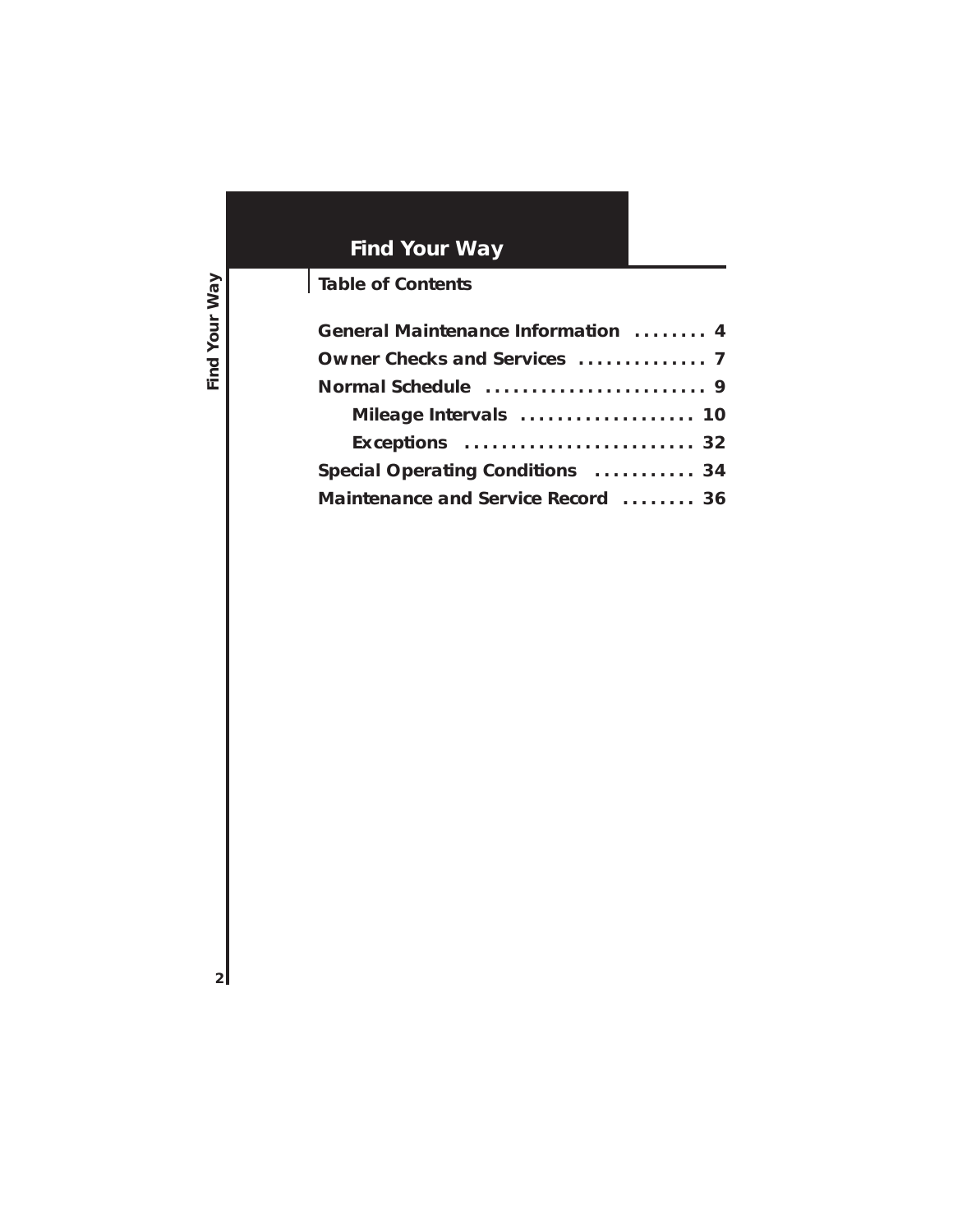## **Find Your Way**

All rights reserved. Reproduction by any means, electronic or mechanical including photocopying, recording or by any information storage and retrieval system or translation in whole or part is not permitted without written authorization from Ford Motor Company.

Copyright  $\circ$  1998 Ford Motor Company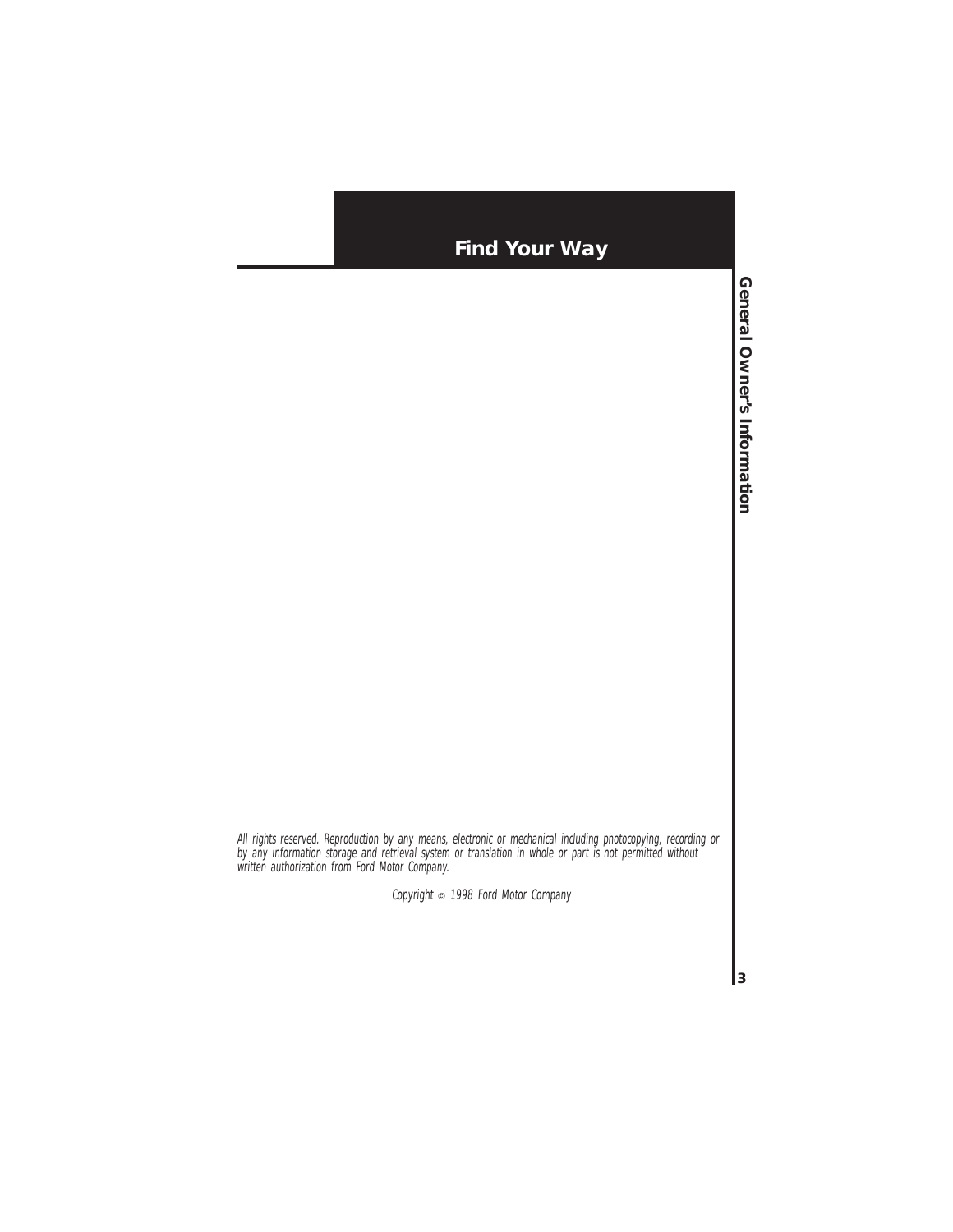# **Find Your Way**

# **Symbol Key**

|                      | <b>Cars and Minivans</b>                                                                                                           |
|----------------------|------------------------------------------------------------------------------------------------------------------------------------|
|                      | Light Trucks, Sport Utilities and Vans                                                                                             |
|                      | 4x4 Vehicles                                                                                                                       |
| <b>Diesel</b> Diesel |                                                                                                                                    |
|                      | Natural Gas Vehicles (NGV)                                                                                                         |
|                      | Towing a trailer or using a camper or car-top<br>carrier                                                                           |
|                      | Extensive idling and/or low-speed driving for<br>long distances as in heavy commercial use such<br>as delivery, taxi or patrol car |
|                      | Operating in dusty conditions such as unpaved or<br>dusty roads                                                                    |
|                      | Off-road operation                                                                                                                 |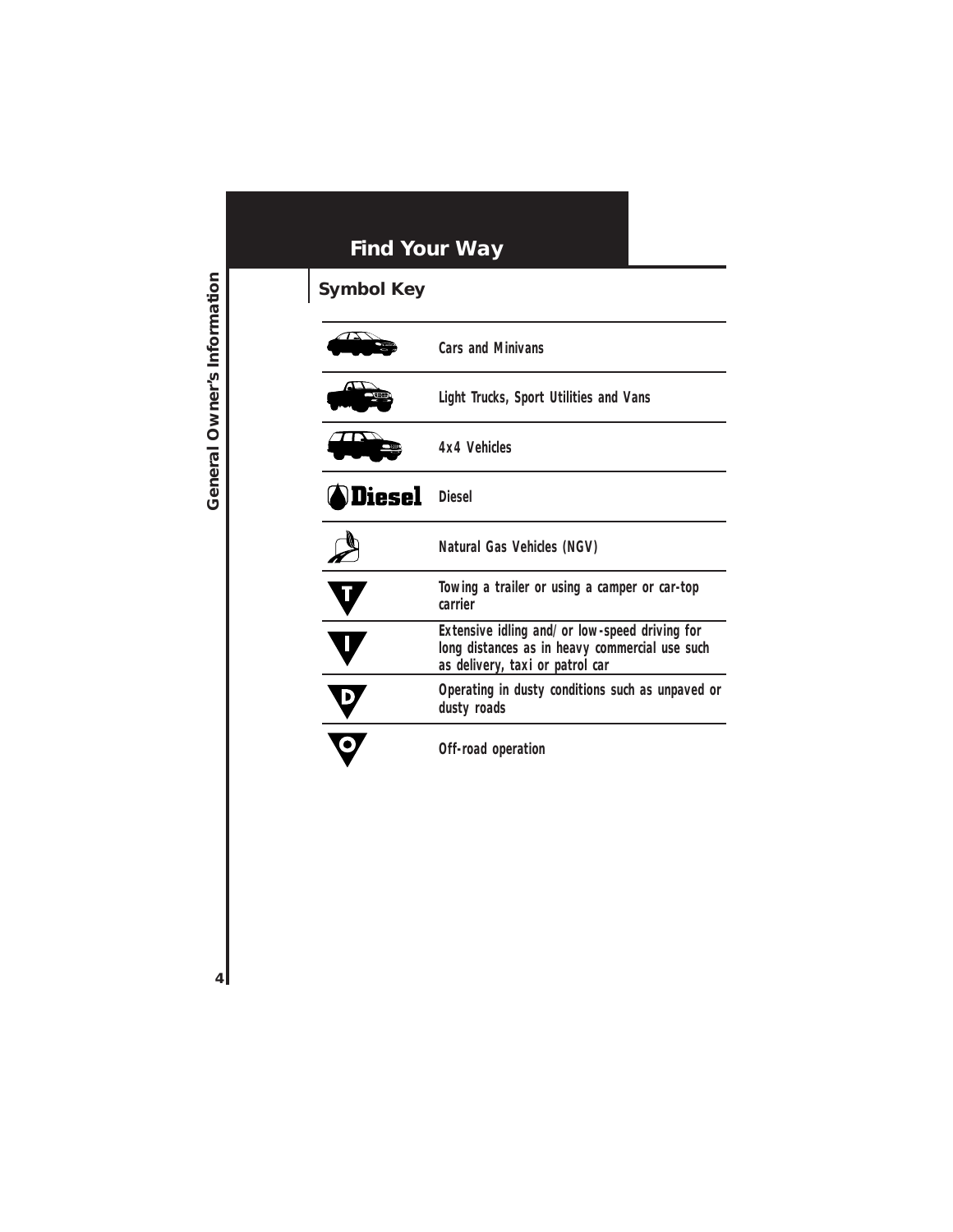### **General Maintenance Information**

### **Why Maintain Your Car?**

This guide describes the scheduled maintenance required for your vehicle. Carefully following this schedule helps protect against major repair expenses resulting from neglect or inadequate maintenance and may also help to increase the value of your vehicle when you sell or trade it.

It is your responsibilty to see that all scheduled maintenance is performed and that the materials used meet Ford engineering specifications. Failure to perform scheduled maintenance specific in this guide will invalidate warranty coverage on parts affected by the lack of maintenance. Be sure receipts for completed maintenance are kept with the vehicle and confirmation of the work performed is always recorded in this guide.

Your Ford or Lincoln Mercury dealer, or Ford or Lincoln Mercury Auto Care service center has factory trained technicians who can perform the required maintenance using genuine Ford parts. They are committed to meeting your service needs and to assuring your continuing satisfaction.

### **Protecting Your Investment**

Maintenance is an investment that will pay dividends in the form of improved reliability, durability and resale value. To assure the proper performance of your vehicle and its emission control systems, it is imperative that scheduled maintenance be completed at the designated intervals. Ford strongly recommends the use of genuine Ford replacement parts. Parts other than Ford, Motorcraft or Ford authorized remanufactured parts that are used for maintenance replacement or for the service of components affecting emission control must be equivalent to genuine Ford Motor Company parts in performance and durability. It is the owner's responsibility to determine the equivalency of such parts. Please consult your Warranty Guide for complete warranty information.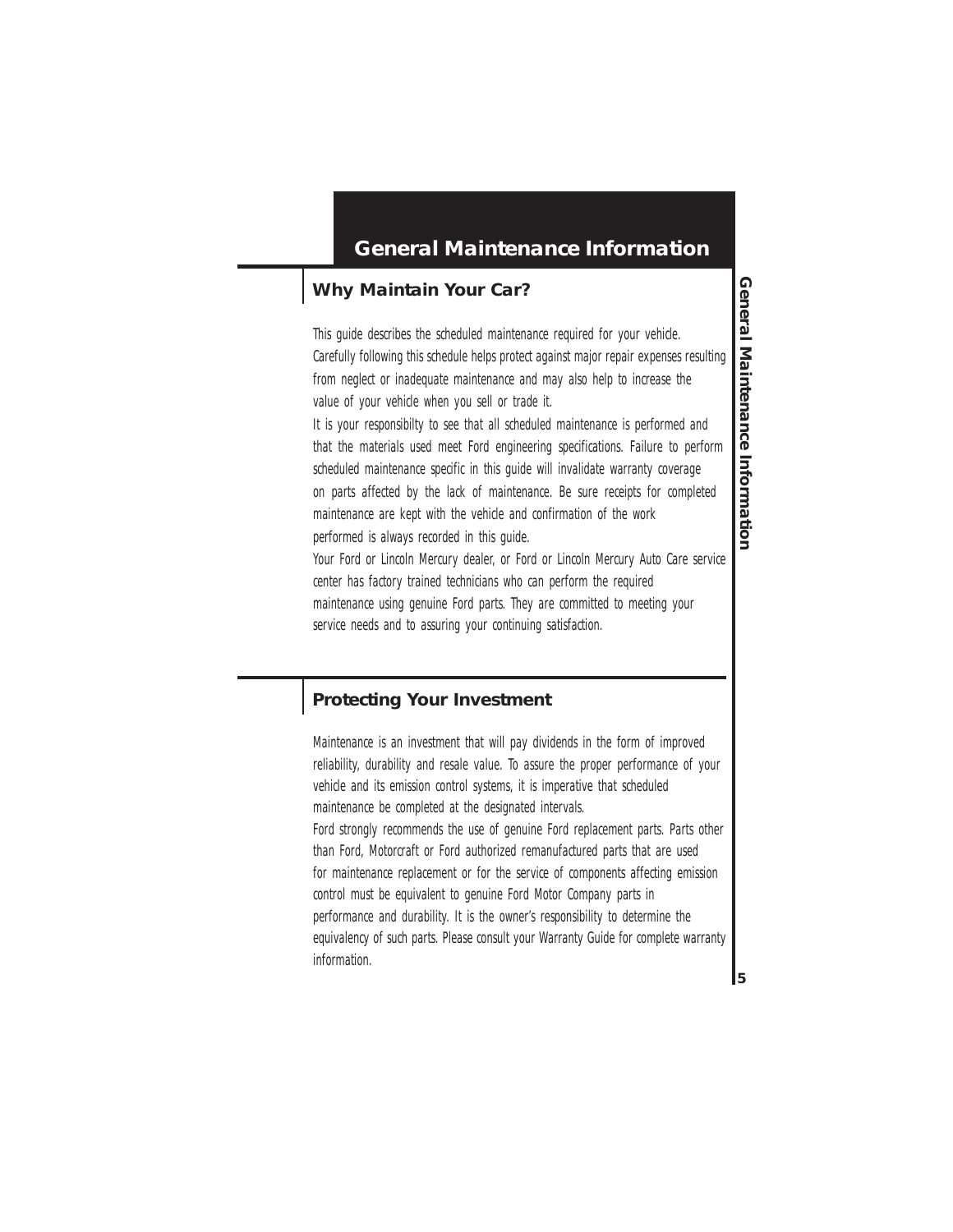### **No Cost PCV Valve Replacement**

The PCV valve is a critical emission component. For all vehicles equipped with 4 cylinder engines, your dealer will replace the PCV valve free of charge at 60,000 miles except in California and Canada. For all light truck vehicles equipped with V6, V8, or V10 engines, your dealer will replace the PCV valve free of charge at 100,000 miles except in California and Canada. For all passenger vehicles with V-6 or V-8 engines, it is not necessary to replace the PCV valve until 100,000 miles. This replacement will be at the vehicle owner's expense. If you are unsure about your engine type, ask your dealer.

### **Which Maintenance Schedule Should You Follow?**

#### **Normal Schedule**

The Normal Schedule applies to those who operate their vehicle under typical, everyday driving conditions. This maintenance frequency represented in this schedule typifies what the vast majority of vehicle operators will require. The listed services should be performed at specified mileage intervals. In addition, there are several exceptions to this Normal Schedule for specific vehicles or special applications. These are listed following the Normal Schedule mileage intervals. If you have any questions about your driving conditions, or for further clarification, please see your dealer.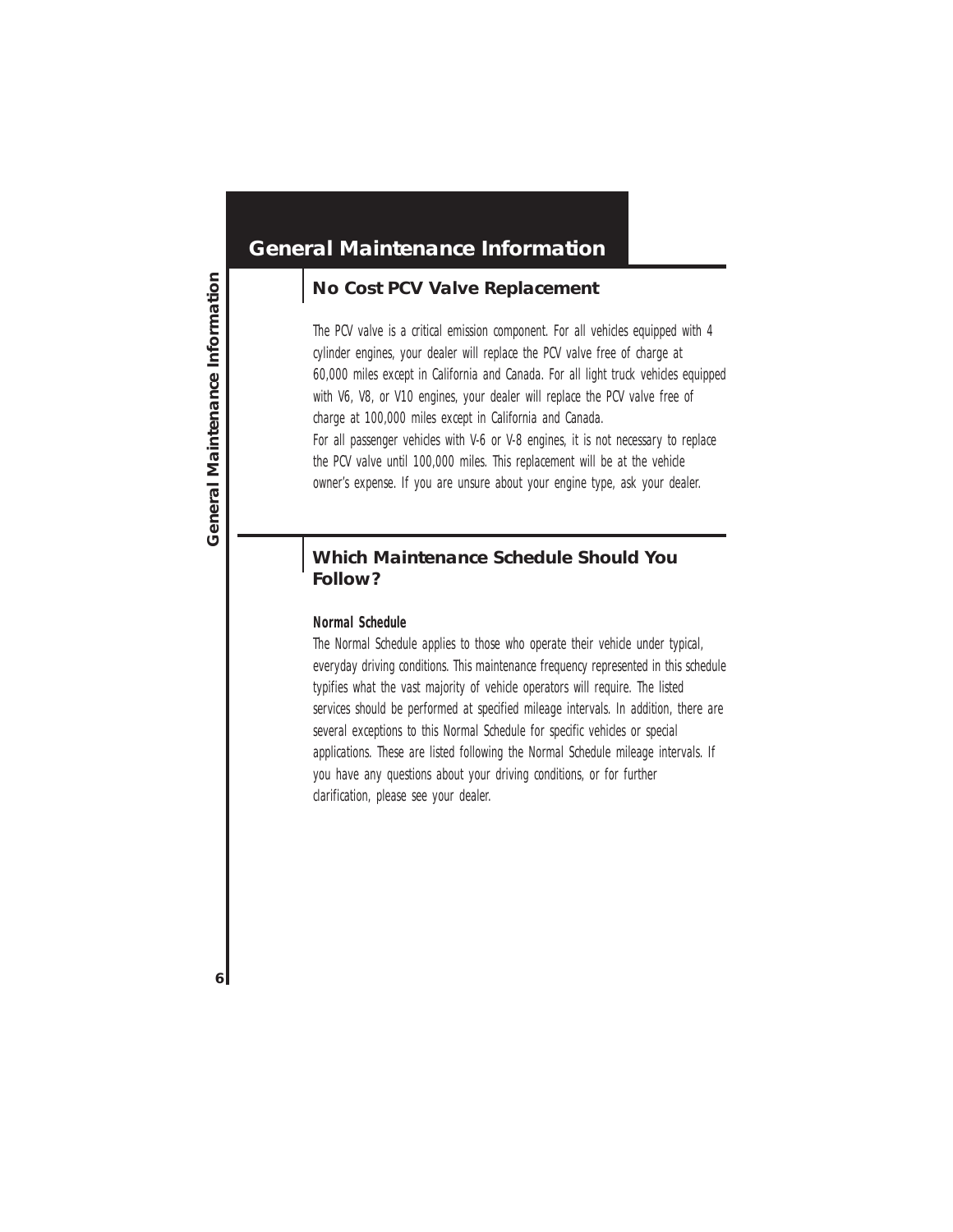### **General Maintenance Information**

#### **Special Operating Conditions**

If you operate your Ford/Lincoln/Mercury **primarily** in any of the more demanding **"Special Operating Conditions"** listed below, you will need to have the following items maintained more frequently. If you only **occasionally** operate your vehicle under these conditions, it is not necessary to perform the additional maintenance. For specific recommendations see your dealership service advisor or qualified service professional.

- Towing or carrying heavy loads
- Extensive idling and/or driving at low-speeds for long distances
- Driving in dusty conditions
- Off-road operation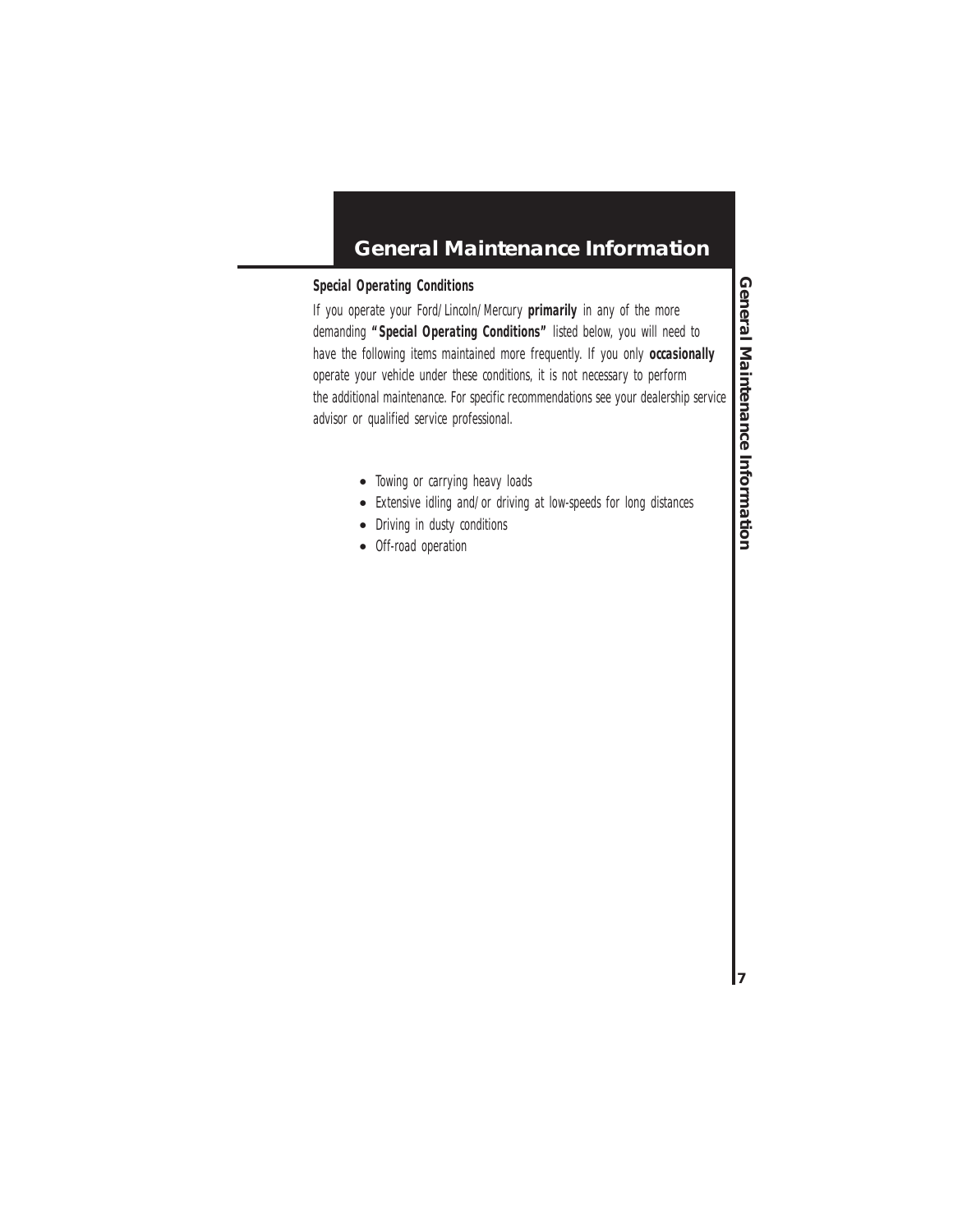### **Owner Checks and Services**

### **Refer to Mileage Intervals for Additional Checks and Services**

Certain basic maintenance checks and inspections should be performed by the owner or a service technician at the intervals indicated. Service information and supporting specifications are provided in the Owner's Guide. Any adverse condition should be brought to the attention of your dealer or qualified service technician as soon as possible for the proper service advice. The owner maintenance service checks are generally not covered by warranties so you may be charged for labor, parts or lubricants used.

#### ✔ **Check Every Month for All Vehicles:**

- Check function of all interior and exterior lights
- Check tires for wear and proper air pressure
- Check engine oil fluid level
- Check windshield washer solvent fluid level
- Check and drain fuel/water separator (diesel vehicles)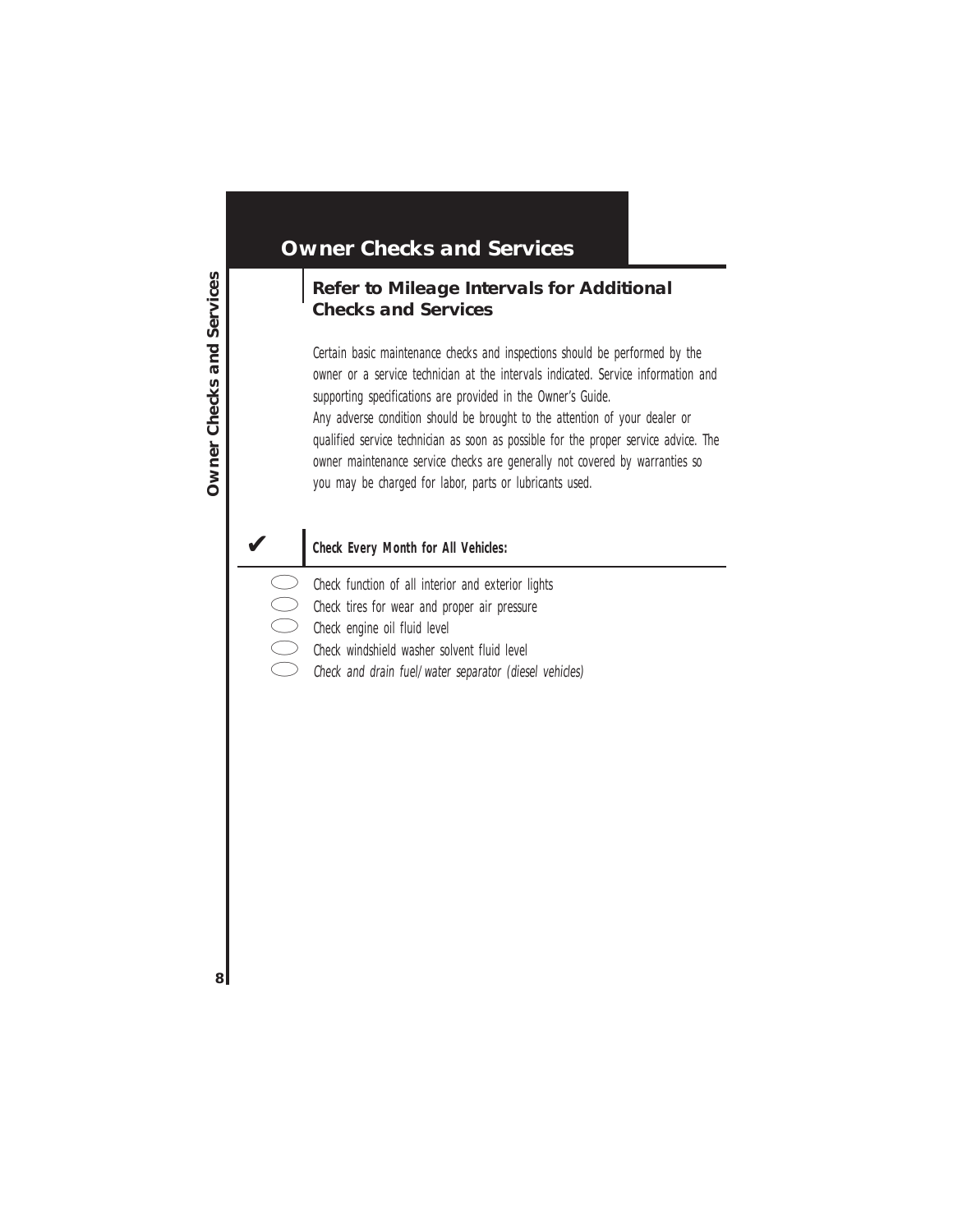### **Owner Checks and Services**

#### ✔ **Check Every Six Months for All Vehicles:**

- 
- Check air pressure in spare tire
- Check power steering fluid level
- Check washer spray, wiper operation, and clean all wiper blades
- Check parking brake for proper operation
- Check and lubricate all hinges, latches and outside locks
- Check and lubricate door rubber weatherstrips
- Check and clean body and door drain holes
- Check lap/shoulder belts and seat latches for wear and function<br>
Check air pressure in spare tire<br>
Check power steering fluid level<br>
Check washer spray, wiper operation, and clean all wiper blades<br>
Check parking brake for Check safety warning lamps (brake, ABS, air bag, safety belt) for operation
	- Check cooling system fluid level and coolant strength
	- Check battery water level (non-maintenance free)
	- Check battery connections and clean if necessary
	- Check clutch fluid level, if equipped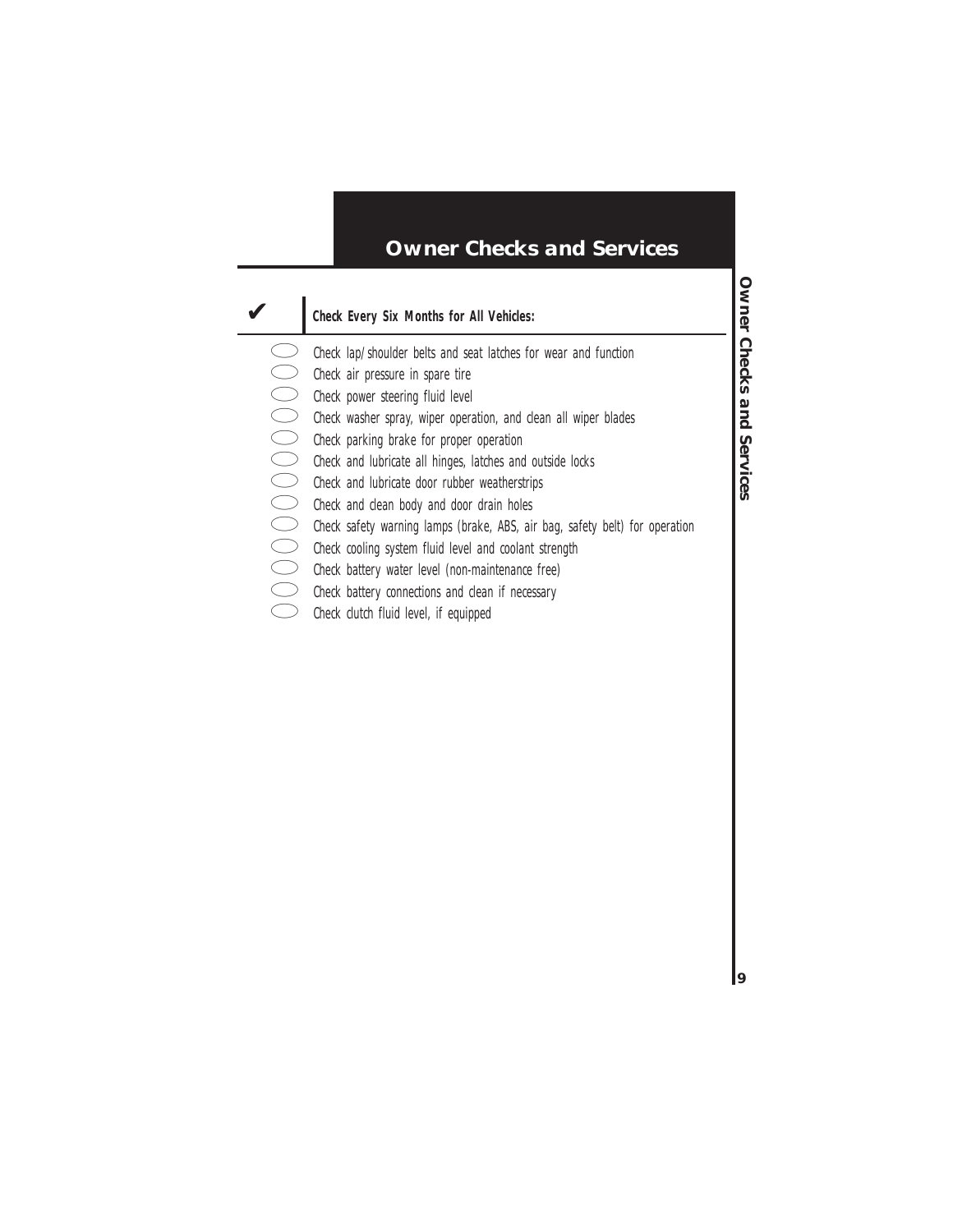The following section contains the ''Normal Schedule.'' This schedule is presented at specific mileage intervals with exceptions noted. In addition, those items listed in italic type are additional services that only the noted vehicles require.

#### **Additional Information Available on the Web**

To learn more about the importance of routine and dealer-performed maintenance on your vehicle, please visit the Ford Customer Service website. You'll also find important warranty information, customer assistance, technical expertise, frequently asked question and much more. The website location is at: www.ford.com/customerservice/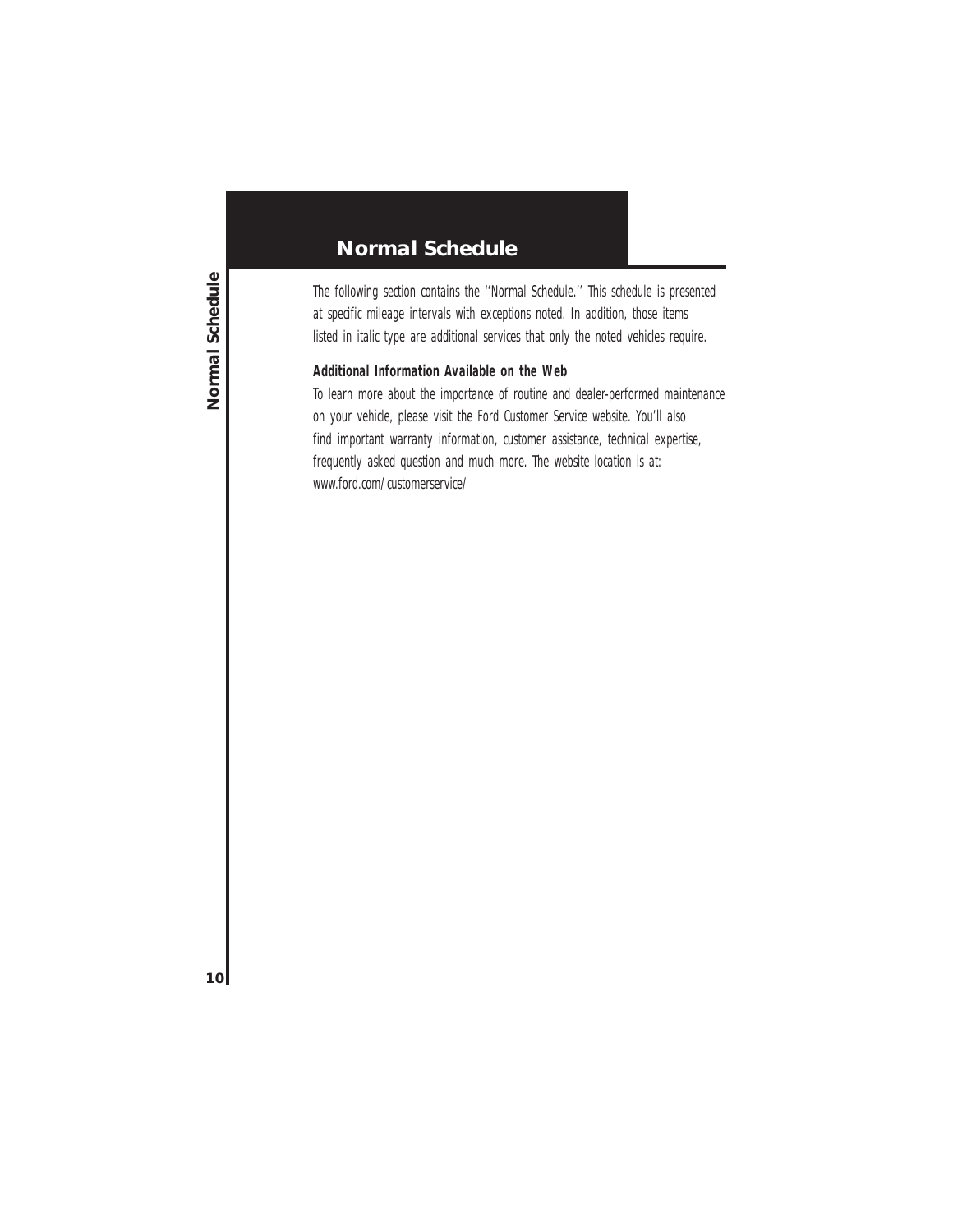### **5,000 miles**



**Cars, Minivans, Light Trucks, Sport Utilities, Vans, 4x4 and Natural Gas Vehicles:**



Change engine oil and replace oil filter Inspect tires for wear and rotate



**Diesel: All Applicable Services Above Plus**



Check air filter minder, replace filter as required

#### **10,000 miles**



**Cars, Minivans, Light Trucks, Sport Utilities, Vans, 4x4 and Natural Gas Vehicles**



Change engine oil and replace oil filter Inspect tires for wear and rotate (Recommended for optimal tire life)



**Diesel: All Applicable Services Above Plus**



Check air filter minder, replace filter as required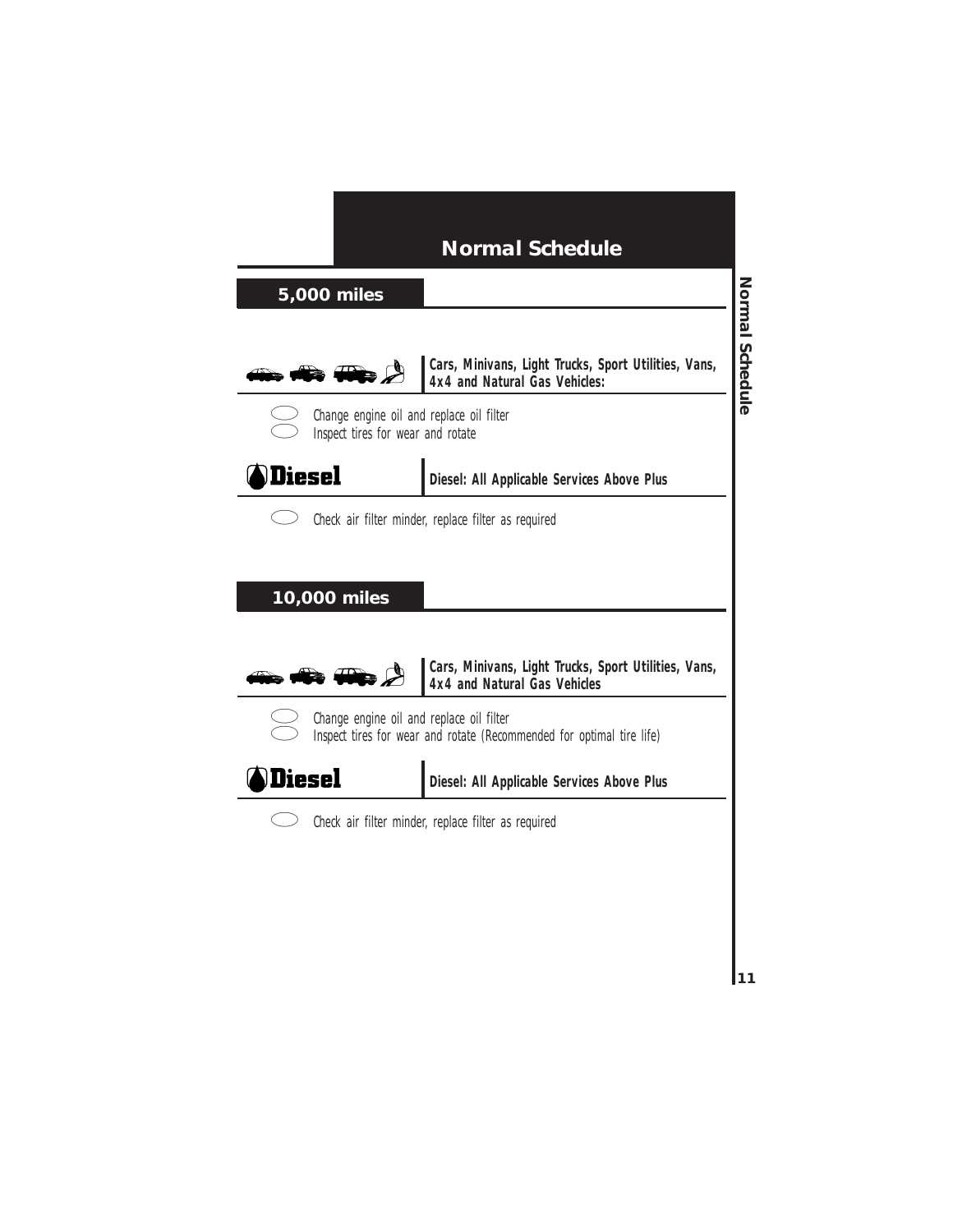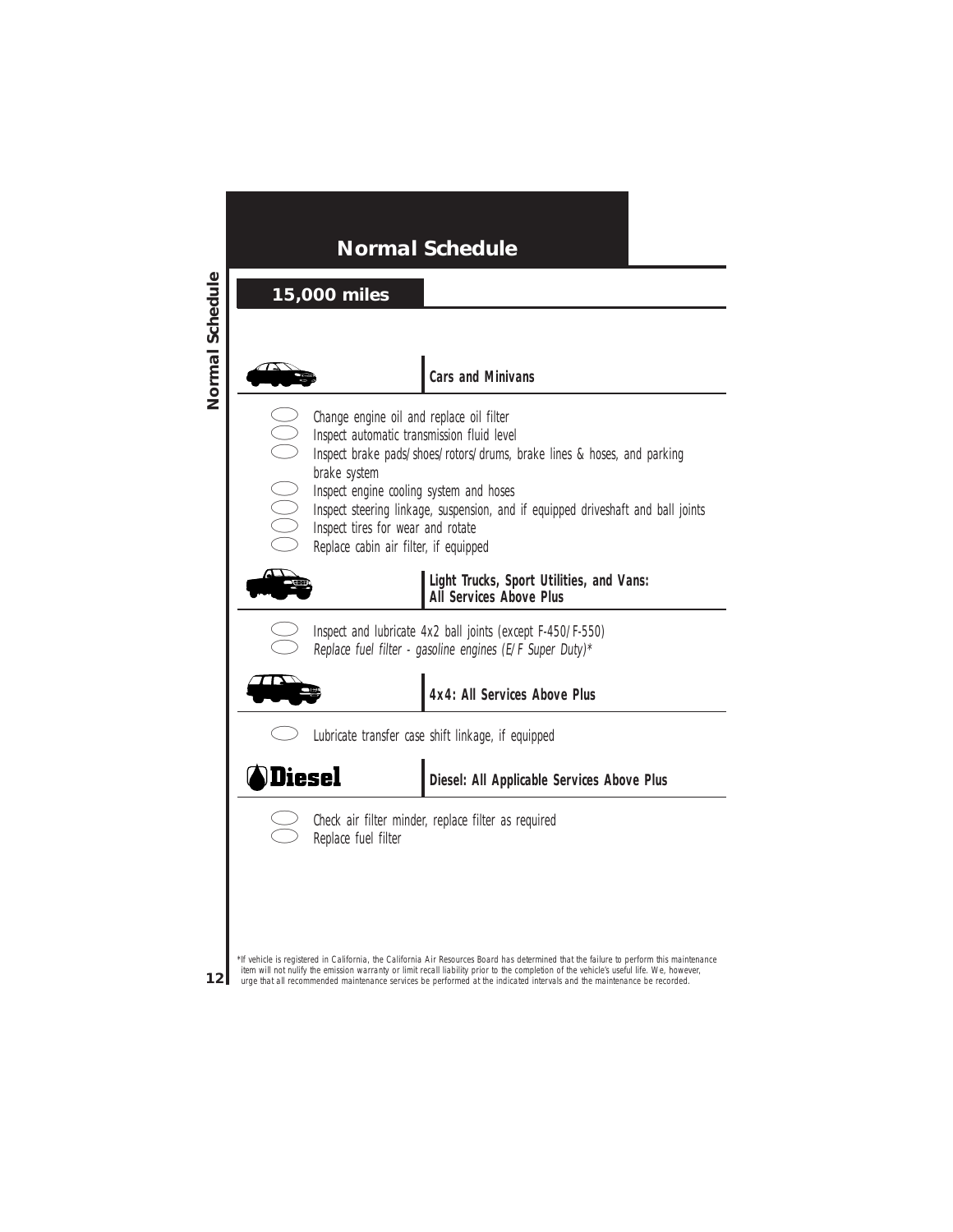### **20,000 miles**



**Cars, Minivans, Light Trucks, Sport Utilities, Vans, 4x4 and Natural Gas Vehicles:**



Change engine oil and replace oil filter Inspect tires for wear and rotate (Recommended for optimal tire life)



**Diesel: All Applicable Services Above Plus**



Check air filter minder, replace filter as required

#### **25,000 miles**



**Cars Minivans, Light Trucks, Sport Utilities, Vans, 4x4 and Natural Gas Vehicles:**



Change engine oil and replace oil filter Inspect tires for wear and rotate (Recommended for optimal tire life)



**Diesel: All Applicable Services Above Plus**



Check air filter minder, replace filter as required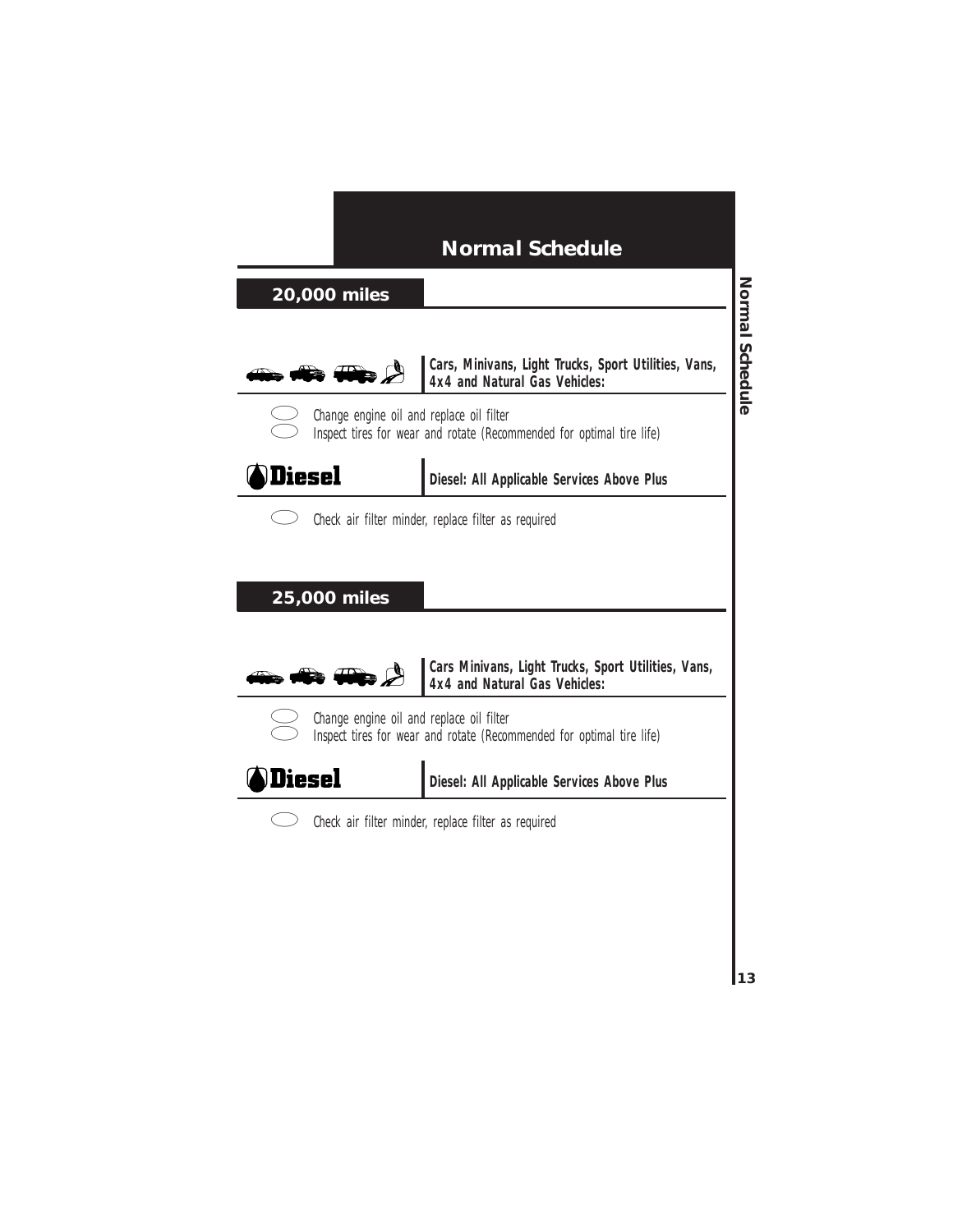### **30,000 miles**



#### **Cars and Minivans**

- Change engine oil and replace oil filter
	- Inspect automatic transmission fluid level
- Inspect brake pads/shoes/rotors/drums, brake lines & hoses, and<br>parking brake system<br>Inspect engine cooling system and hoses<br>Inspect exhaust system and heat shields<br>Inspect teering linkage, suspension, and if equipped driv
	- parking brake system
	- Inspect engine cooling system and hoses
	- Inspect exhaust system and heat shields
	- Inspect steering linkage, suspension, and if equipped driveshaft and ball joints
	- Inspect tires for wear and rotate
	- Replace engine air filter
	- Replace fuel filter\*
	- Replace cabin air filter, if equipped
	- Replace spark plugs (Villager)
	- Inspect accessory drive belt(s) (Villager)
		- Perform automatic transmission/transaxle services on all vehicles equipped with AX4S, AX4N, 4R70W. Consult your dealer for your particular requirements.



**Light Trucks, Sport Utilities, and Vans: All Services Above Plus**

- Inspect/adjust 4x2 wheel bearings for end play (except F-450/F-550)
- Inspect and lubricate 4x2 ball joints (except F-450/F-550)
- 

Replace fuel filter - gasoline engines (E/F Super Duty)\*

Change automatic transmission fluid (Class A Motorhome)



**4x4: All Services Above Plus**



Lubricate front half-shaft slip yoke Lubricate transfer case shift linkage, if equipped

\*If vehicle is registered in California, the California Air Resources Board has determined that the failure to perform this maintenance item will not nulify the emission warranty or limit recall liability prior to the completion of the vehicle's useful life. We, however, urge that all recommended maintenance services be performed at the indicated intervals and the maintenance be recorded.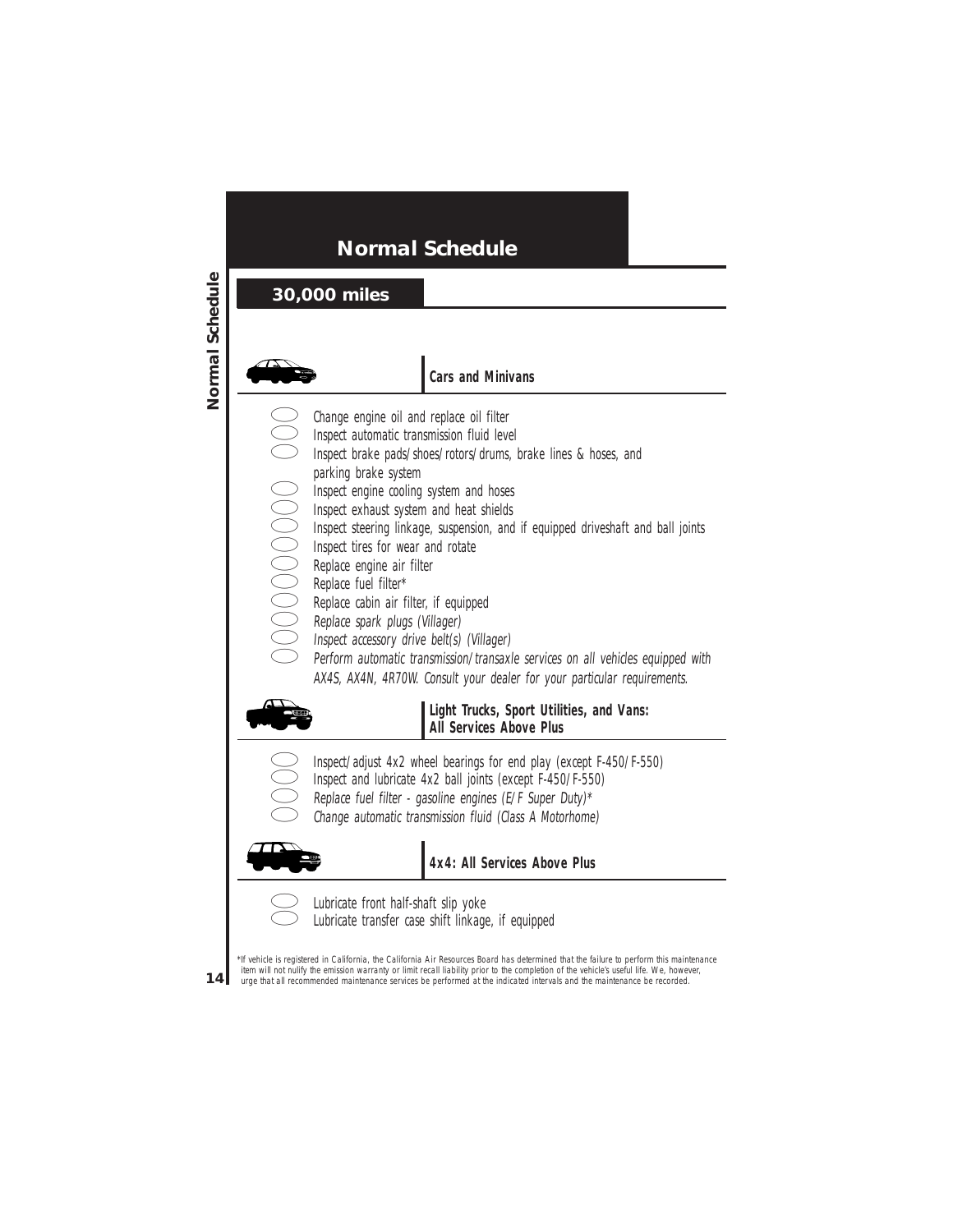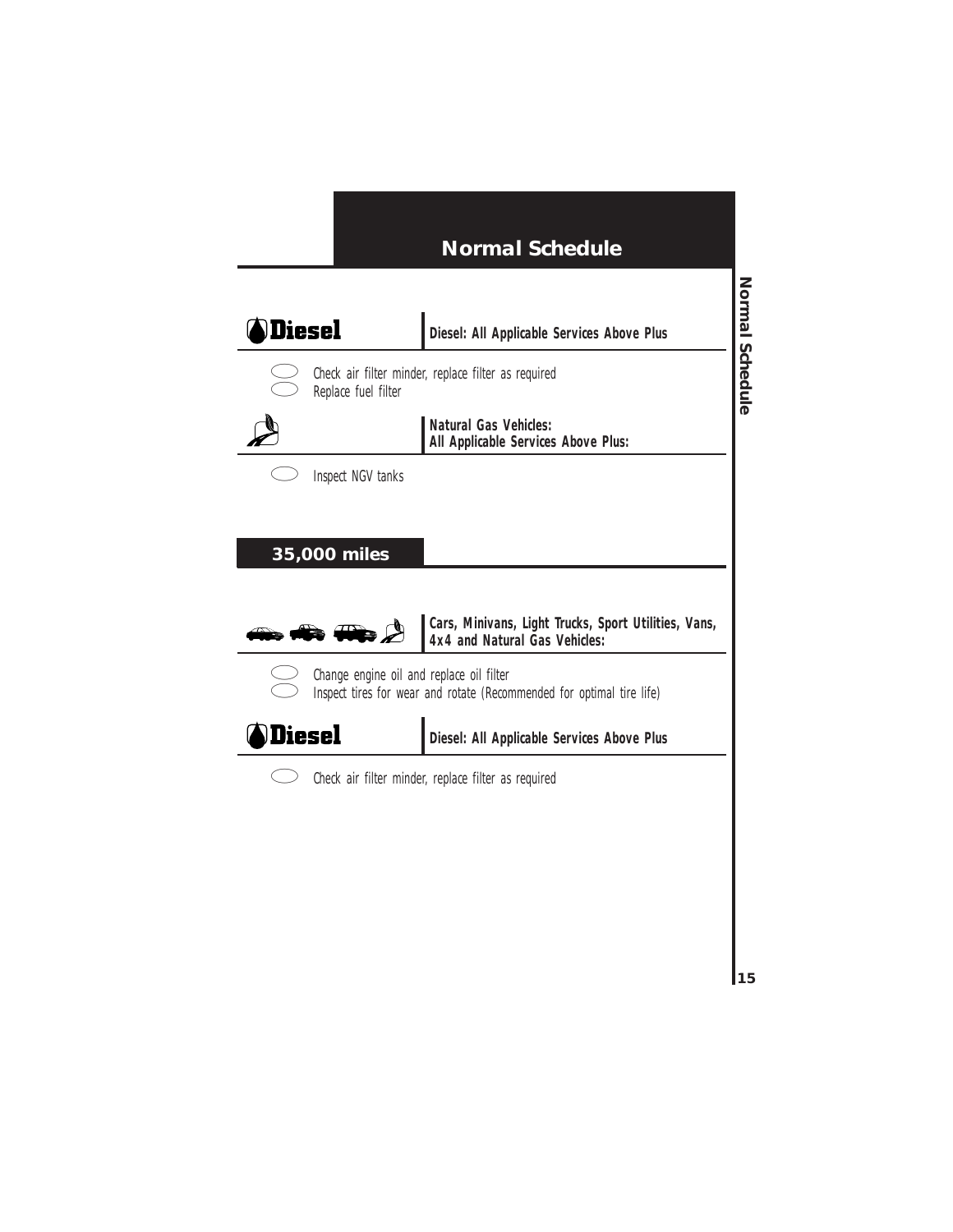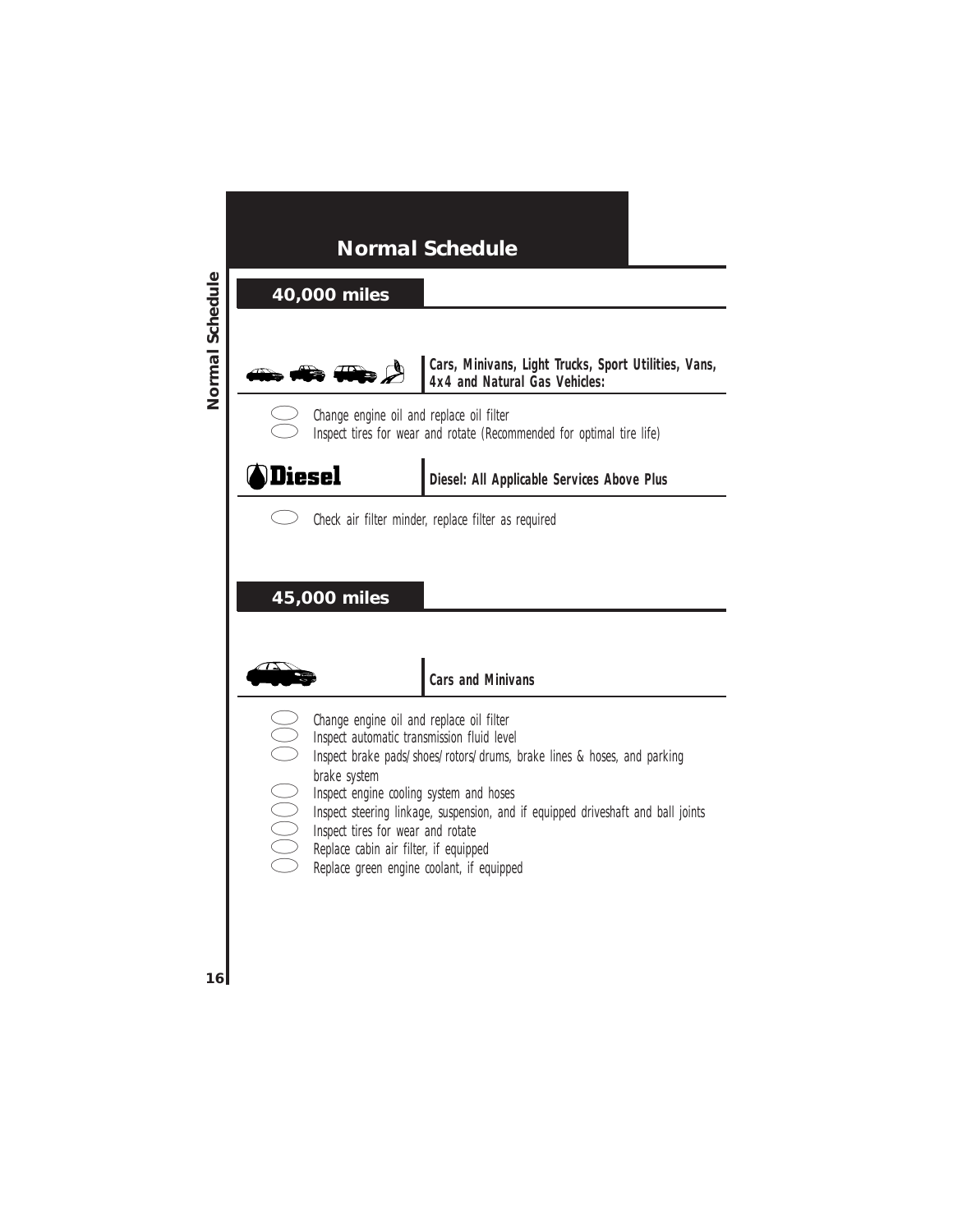

Check air filter minder, replace filter as required

\*If vehicle is registered in California, the California Air Resources Board has determined that the failure to perform this maintenance item will not nulify the emission warranty or limit recall liability prior to the completion of the vehicle's useful life. We, however, urge that all recommended maintenance services be performed at the indicated intervals and the maintenance be recorded.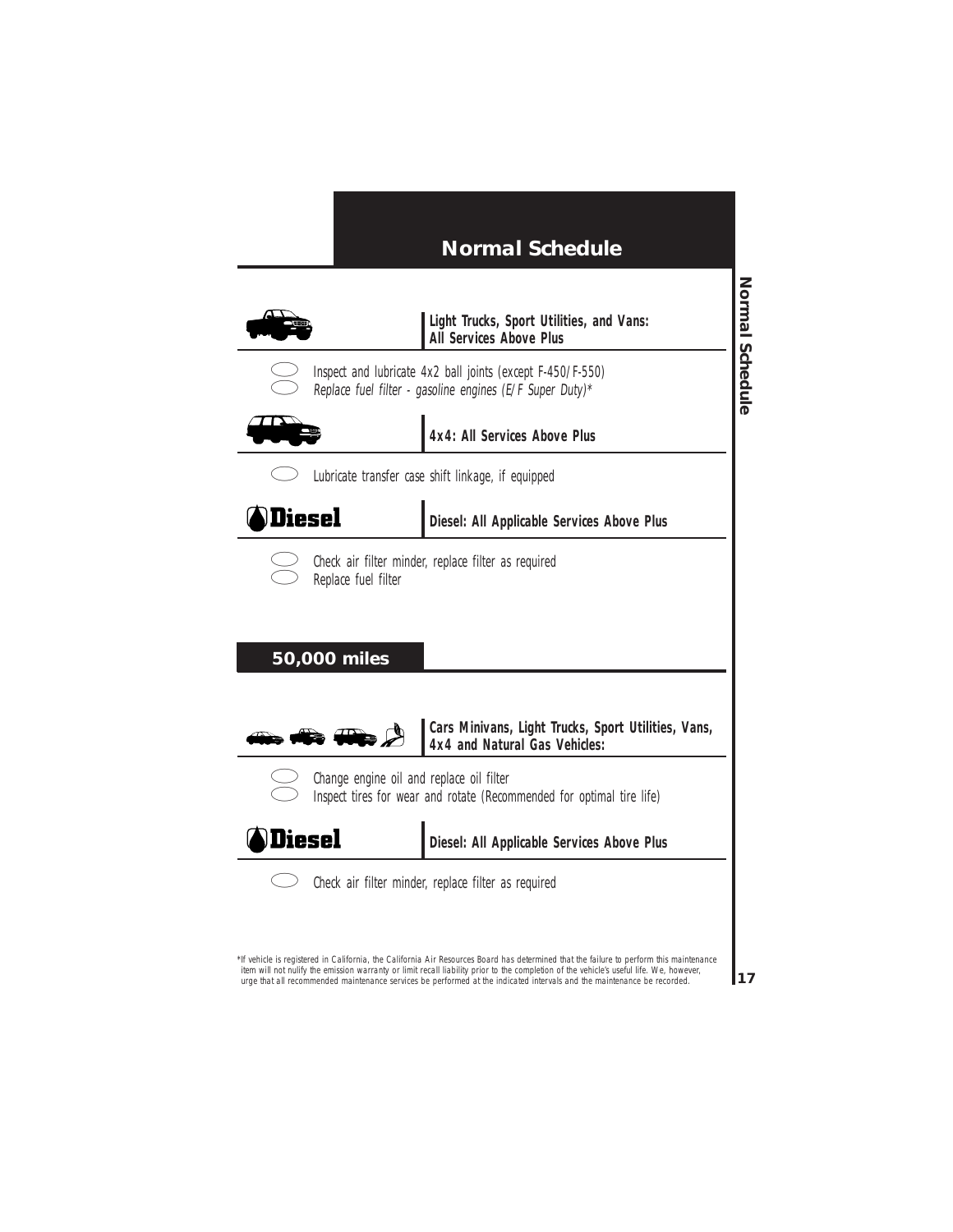

**Cars, Minivans, Light Trucks, Sport Utilities, Vans, 4x4 and Natural Gas Vehicles:**



Change engine oil and replace oil filter Inspect tires for wear and rotate (Recommended for optimal tire life)



**Diesel: All Applicable Services Above Plus**



Check air filter minder, replace filter as required

### **60,000 miles**



#### **Cars and Minivans**

- Change engine oil and replace oil filter
- Inspect automatic transmission fluid level
- Inspect brake pads/shoes/rotors/drums, brake lines & hoses, and<br>parking brake system<br>Inspect engine cooling system and hoses<br>Inspect exhaust system and heat shields<br>Inspect steering linkage, suspension, and if equipped dri parking brake system
	-
	- Inspect engine cooling system and hoses
	- Inspect exhaust system and heat shields
	- Inspect steering linkage, suspension, and if equipped driveshaft and ball joints
	- Inspect tires for wear and rotate
	- Replace engine air filter
	- Replace fuel filter\*
	- Replace cabin air filter, if equipped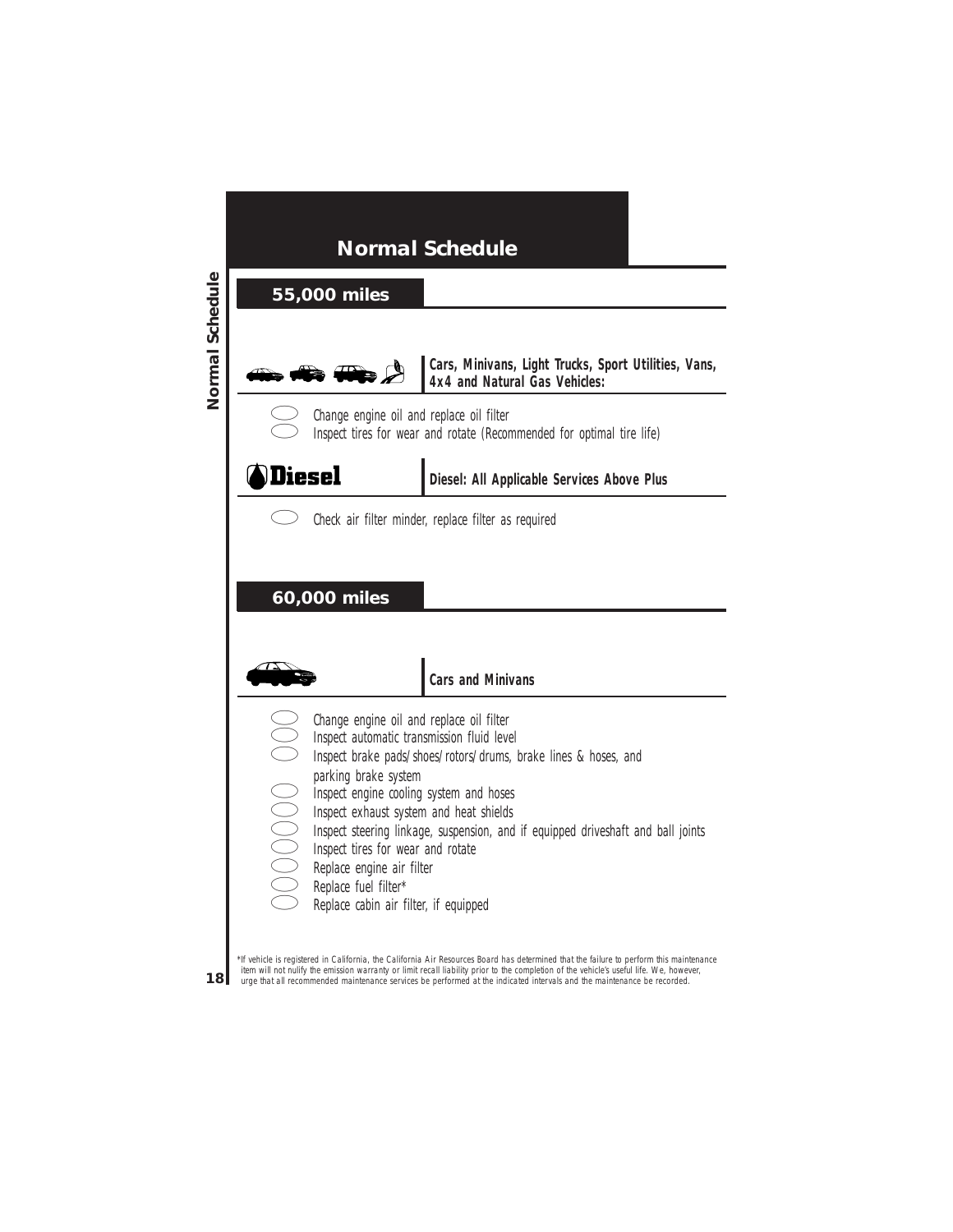- - Replace spark plugs (Villager)
	- Inspect drive belt (Villager)
		- Replace PCV valve (All 4 cylinder engine vehicles. See page 5.)
			- Perform automatic transmission/transaxle services on all vehicles equipped with
				- AX4S, AX4N, 4R70W. Consult your dealer for your particular requirements.



#### **Light Trucks, Sport Utilities, and Vans: All Services Above Plus**

- Inspect and lubricate 4x2 ball joints (except F-450/F-550)
- Inspect/adjust 4x2 wheel bearings for end play (except F-450/F-550)
- Lubricate 4x2 wheel bearings (except F-450/F-550)
- Replace fuel filter gasoline engines (E/F Super Duty)\*
- Replace manual transmission fluid
- Change automatic transmission fluid (Class A Motorhome)



### **4x4: All Services Above Plus**

- 
- Lubricate front half-shaft slip yoke
- Replace transfer case fluid
	- Lubricate transfer case shift linkage, if equipped

# **Diesel**

**Diesel: All Applicable Services Above Plus**



Check air filter minder, replace filter as required Replace fuel filter



**Natural Gas Vehicles: All Applicable Services Above Plus:**



Inspect NGV tanks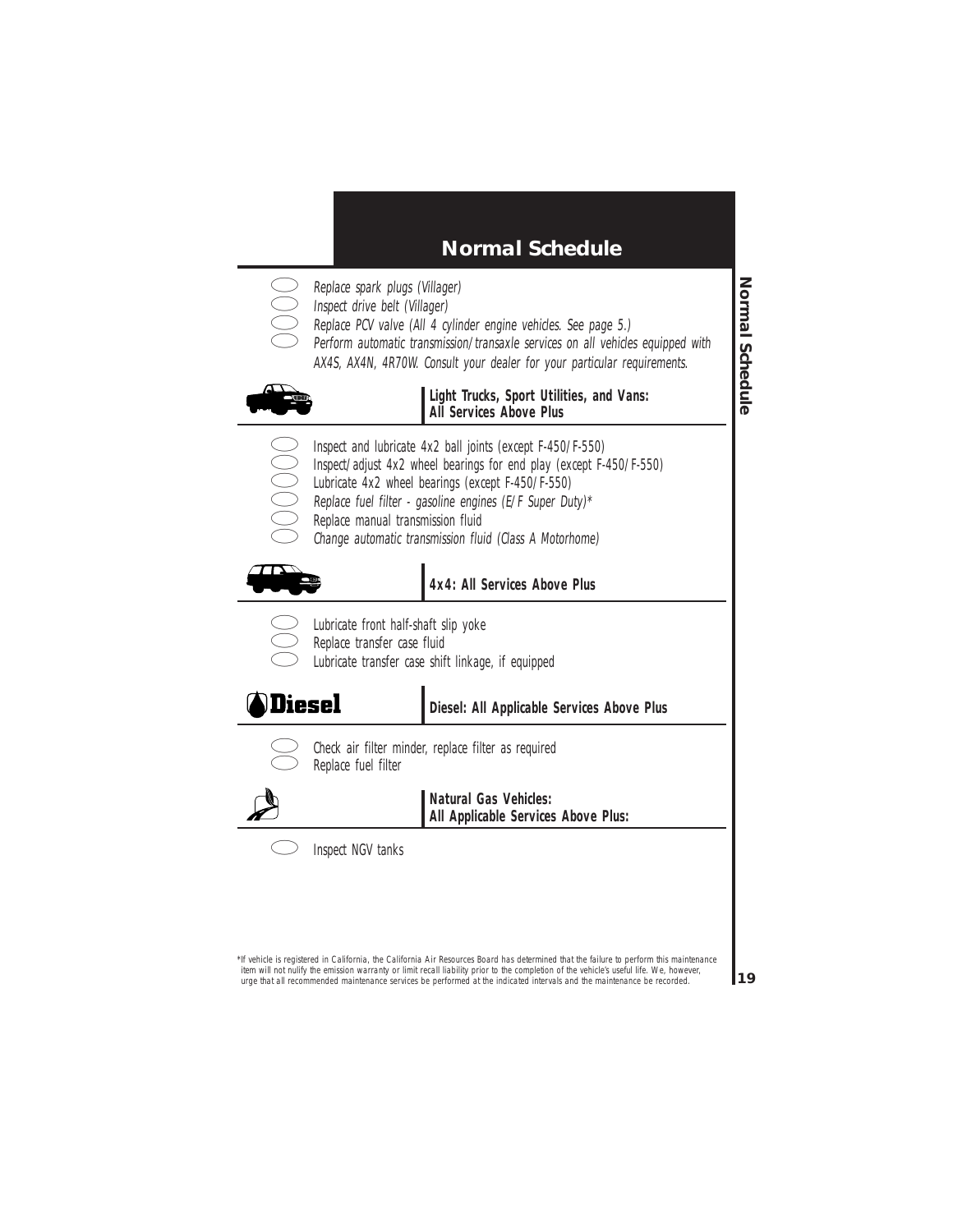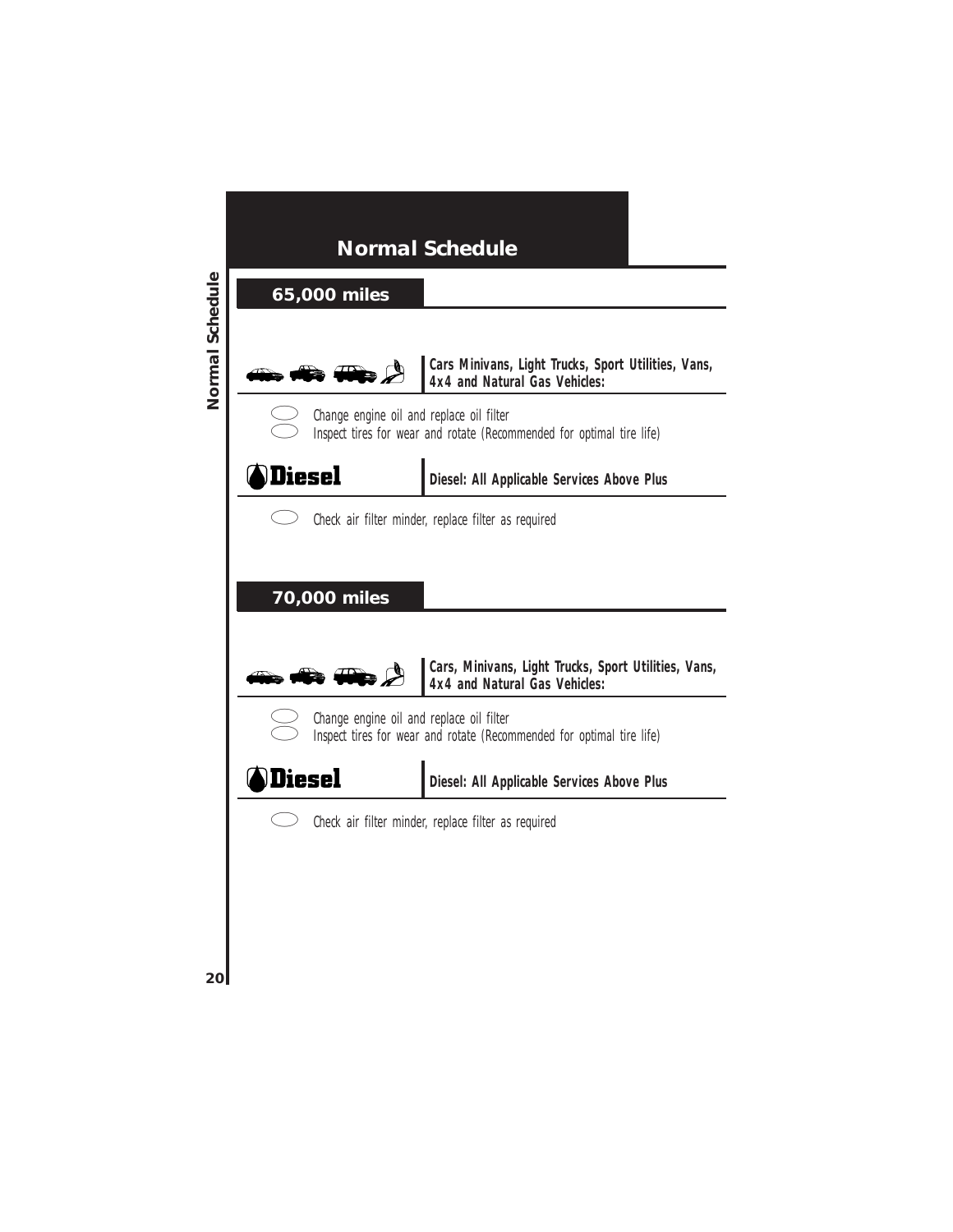### **75,000 miles**



#### **Cars and Minivans**

- Change engine oil and replace oil filter
	- Inspect automatic transmission fluid level
- Inspect brake pads/shoes/rotors/drums, brake lines & hoses, and parking<br>brake system<br>Inspect engine cooling system and hoses<br>Inspect steering linkage, suspension, and if equipped driveshaft and ball jo<br>Inspect tires for we brake system
	- Inspect engine cooling system and hoses
	- Inspect steering linkage, suspension, and if equipped driveshaft and ball joints
	- Inspect tires for wear and rotate
	- Replace cabin air filter, if equipped
	- Replace green engine coolant, if equipped



**Light Trucks, Sport Utilities, and Vans: All Services Above Plus**



Inspect and lubricate 4x2 ball joints (except F-450/F-550) Replace fuel filter - gasoline engines (E/F Super Duty)\*



**4x4: All Services Above Plus**

**Diesel** 

**Diesel: All Applicable Services Above Plus**



Check air filter minder, replace filter as required Replace fuel filter

Lubricate transfer case shift linkage, if equipped

\*If vehicle is registered in California, the California Air Resources Board has determined that the failure to perform this maintenance item will not nulify the emission warranty or limit recall liability prior to the completion of the vehicle's useful life. We, however, urge that all recommended maintenance services be performed at the indicated intervals and the maintenance be recorded.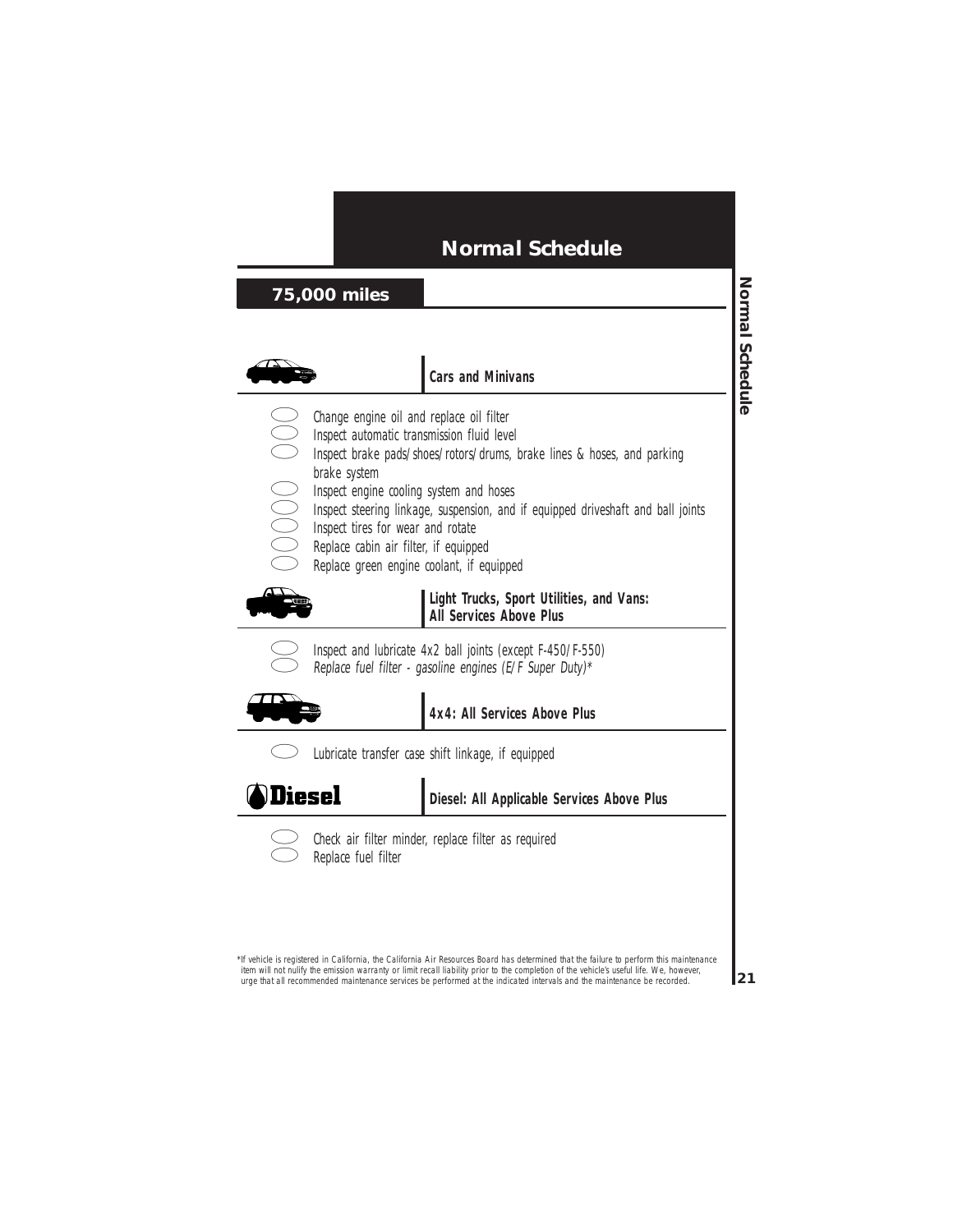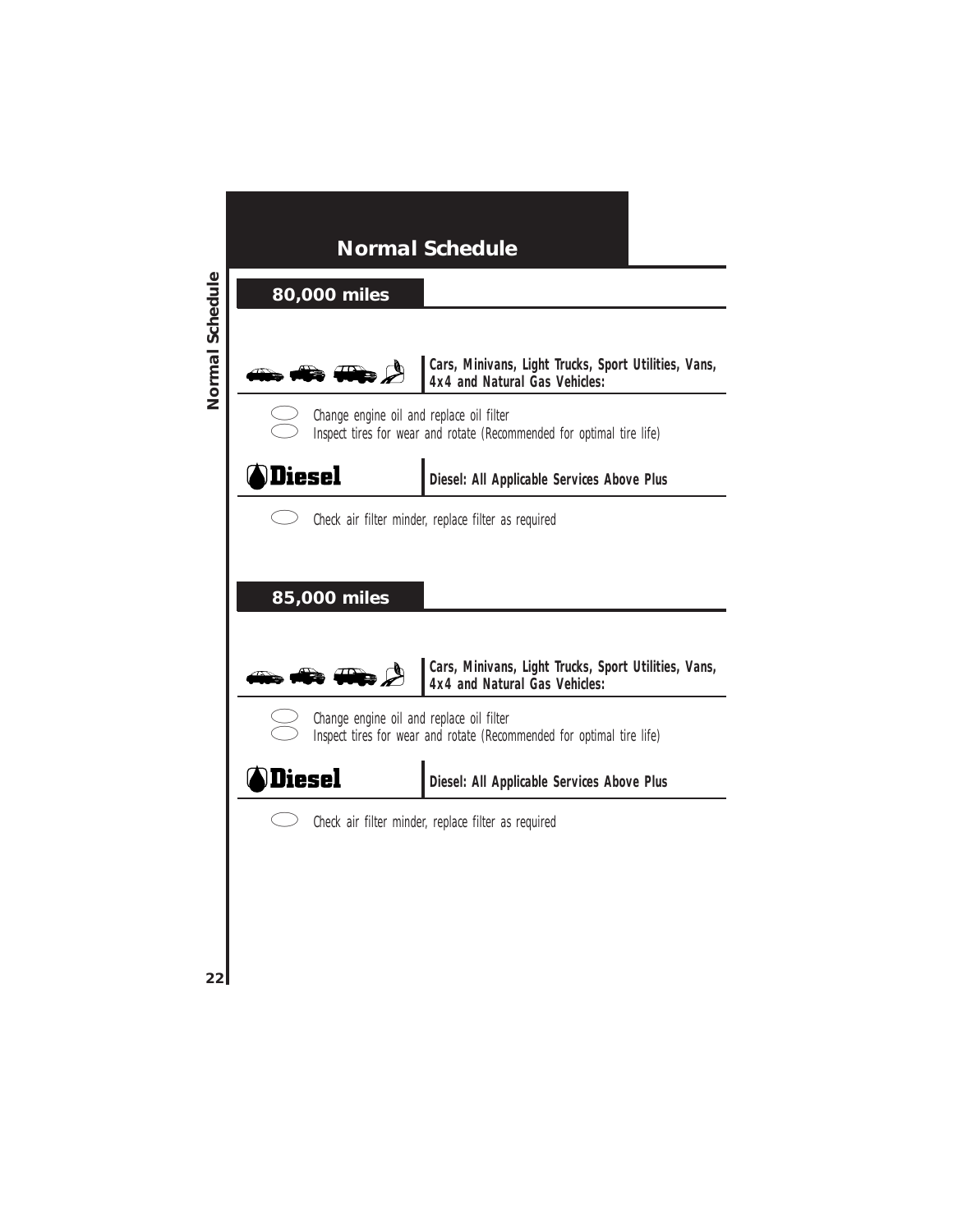### **90,000 miles**



#### **Cars and Minivans**

- Change engine oil and replace oil filter
- 
- Inspect brake pads/shoes/rotors/drums, brake lines & hoses, and
	- parking brake system
- Inspect engine cooling system and hoses
- Inspect exhaust system and heat shields
- Inspect automatic transmission fluid level<br>Inspect brake pads/shoes/rotors/drums, l<br>parking brake system<br>Inspect eigine cooling system and hoses<br>Inspect eigine cooling system and heat shields<br>Inspect trees for wear and rot Inspect steering linkage, suspension, and if equipped driveshaft and ball joints
	- Inspect tires for wear and rotate
	- Replace engine air filter
	- Replace fuel filter\*
	- Replace cabin air filter, if equipped
	- Replace spark plugs (Villager)
	- Inspect drive belt (Villager)
		- Perform automatic transmission/transaxle services on all vehicles equipped with AX4S, AX4N, 4R70W. Consult your dealer for your particular requirements.



**Light Trucks, Sport Utilities, and Vans: All Services Above Plus**

- Inspect and lubricate 4x2 ball joints (except F-450/F-550)
- Inspect/adjust 4x2 wheel bearings for end play (except F-450/F-550)
- Replace fuel filter gasoline engines (E/F Super Duty)\*
- Change automatic transmission fluid (Class A Motorhome)



**4x4: All Services Above Plus**



Lubricate front half-shaft slip yoke Lubricate transfer case shift linkage, if equipped

\*If vehicle is registered in California, the California Air Resources Board has determined that the failure to perform this maintenance item will not nulify the emission warranty or limit recall liability prior to the completion of the vehicle's useful life. We, however, urge that all recommended maintenance services be performed at the indicated intervals and the maintenance be recorded.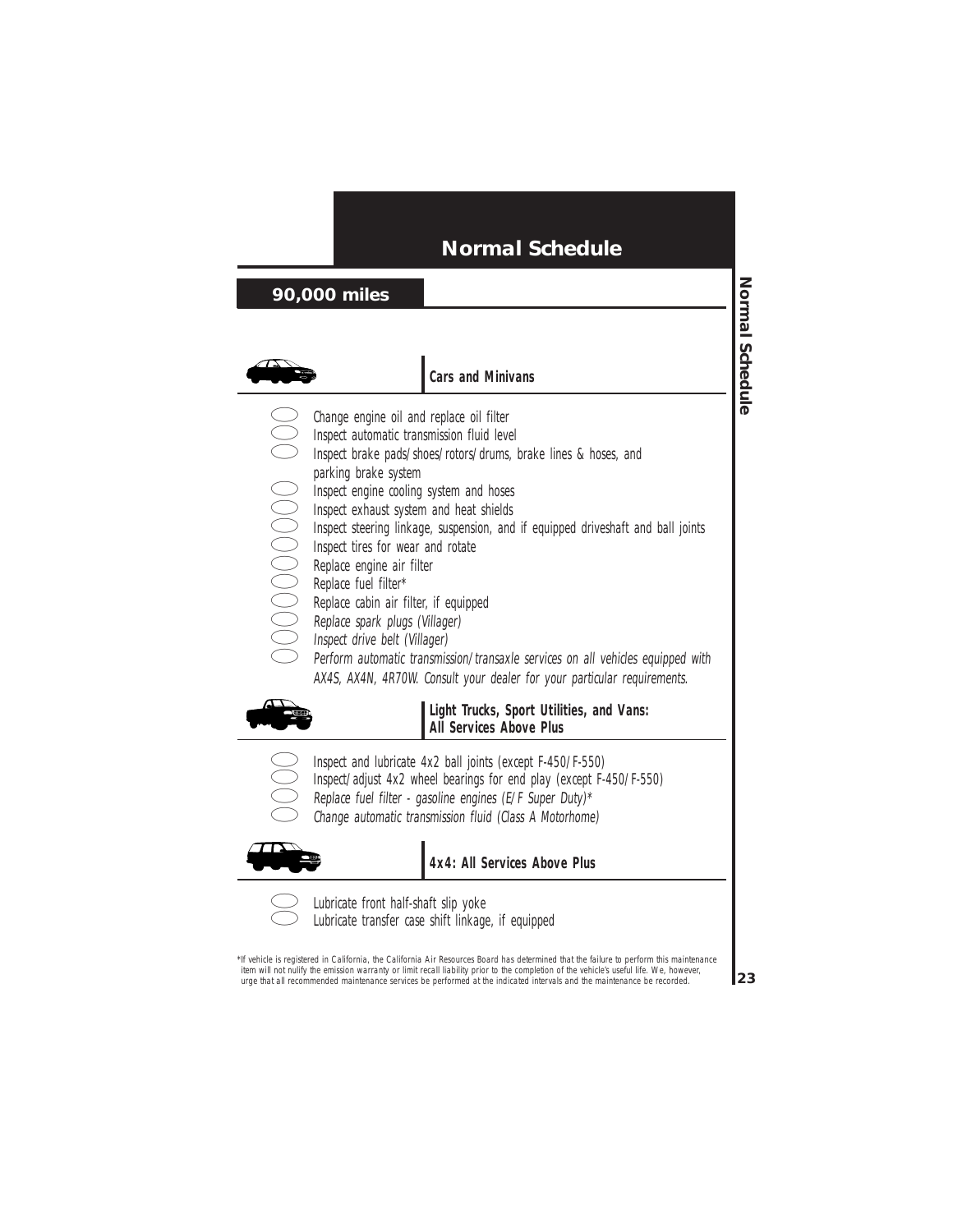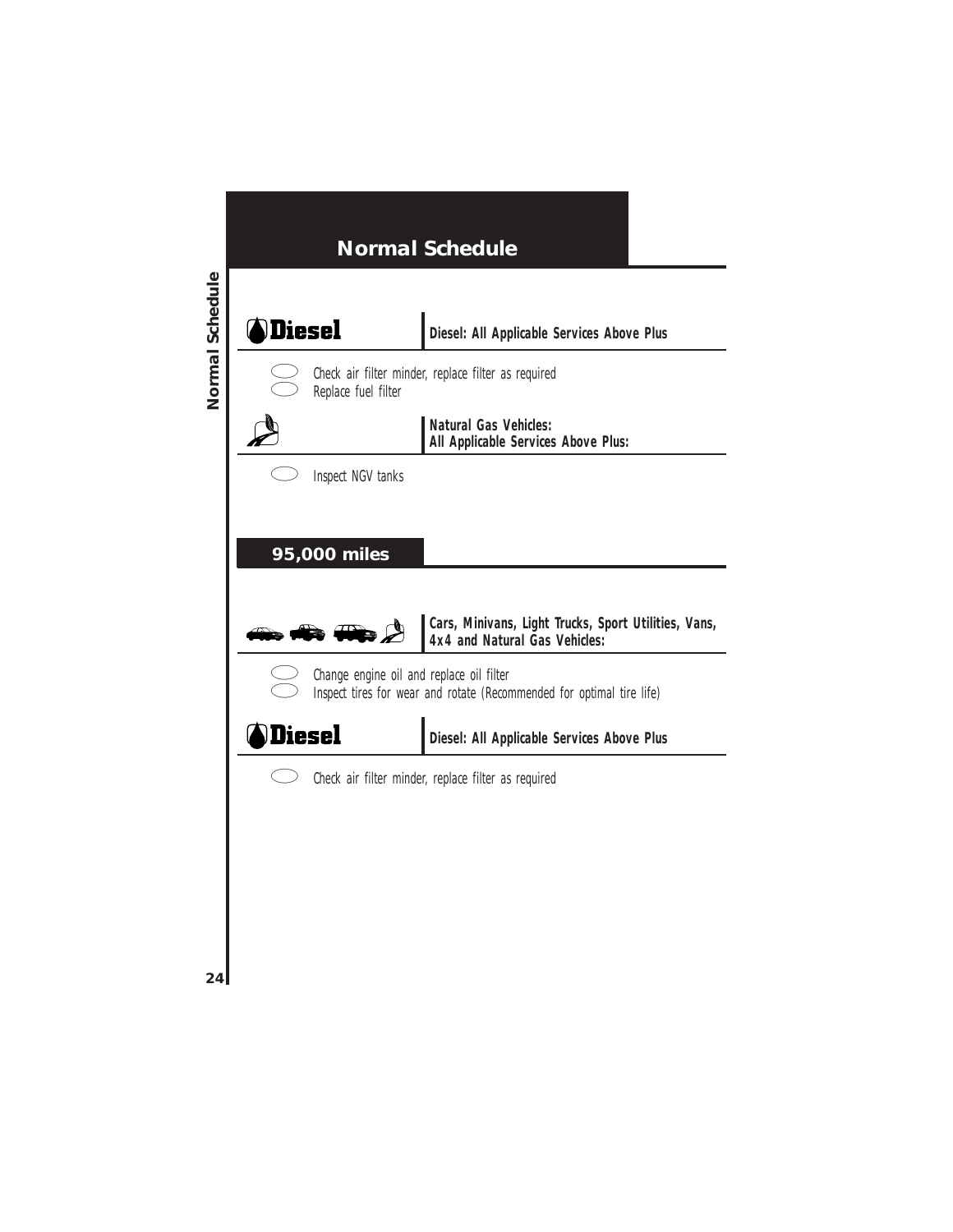### **100,000 miles**



**Cars, Minivans, Light Trucks, Sport Utilities, Vans, 4x4 and Natural Gas Vehicles:**

- Change engine oil and replace oil filter
- Inspect accessory drive belt(s)
- Inspect tires for wear and rotate (Recommended for optimal tire life)
	- Replace PCV valve (except for 4 cylinder engines. See page 5.)
- Replace spark plugs (except Villager)

# **A**Diesel

**Diesel: All Applicable Services Above Plus**

Check air filter minder, replace filter as required

### **105,000 miles**



#### **Cars and Minivans**

- Change engine oil and replace oil filter
- 
- Inspect automatic transmission fluid level<br>Inspect brake pads/shoes/rotors/drums, l<br>brake system<br>Inspect engine cooling system and hoses<br>Inspect steering linkage, suspension, and<br>Inspect tires for wear and rotate<br>Replace c Inspect brake pads/shoes/rotors/drums, brake lines & hoses, and parking brake system
	- Inspect engine cooling system and hoses
	- Inspect steering linkage, suspension, and if equipped driveshaft and ball joints
	- Inspect tires for wear and rotate
	- Replace cabin air filter, if equipped
	- Replace green engine coolant, if equipped
	- Replace camshaft belt (Villager)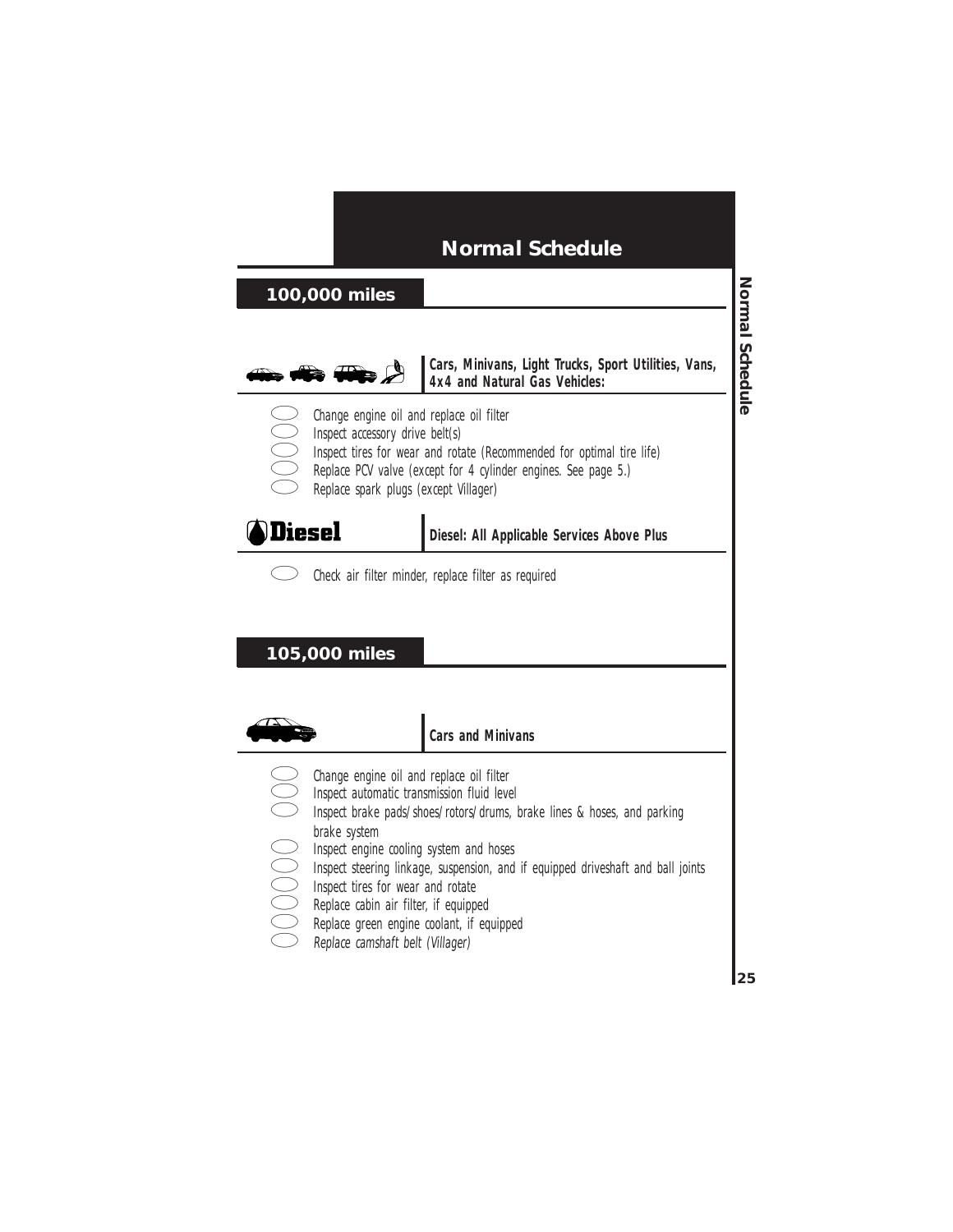

urge that all recommended maintenance services be performed at the indicated intervals and the maintenance be recorded.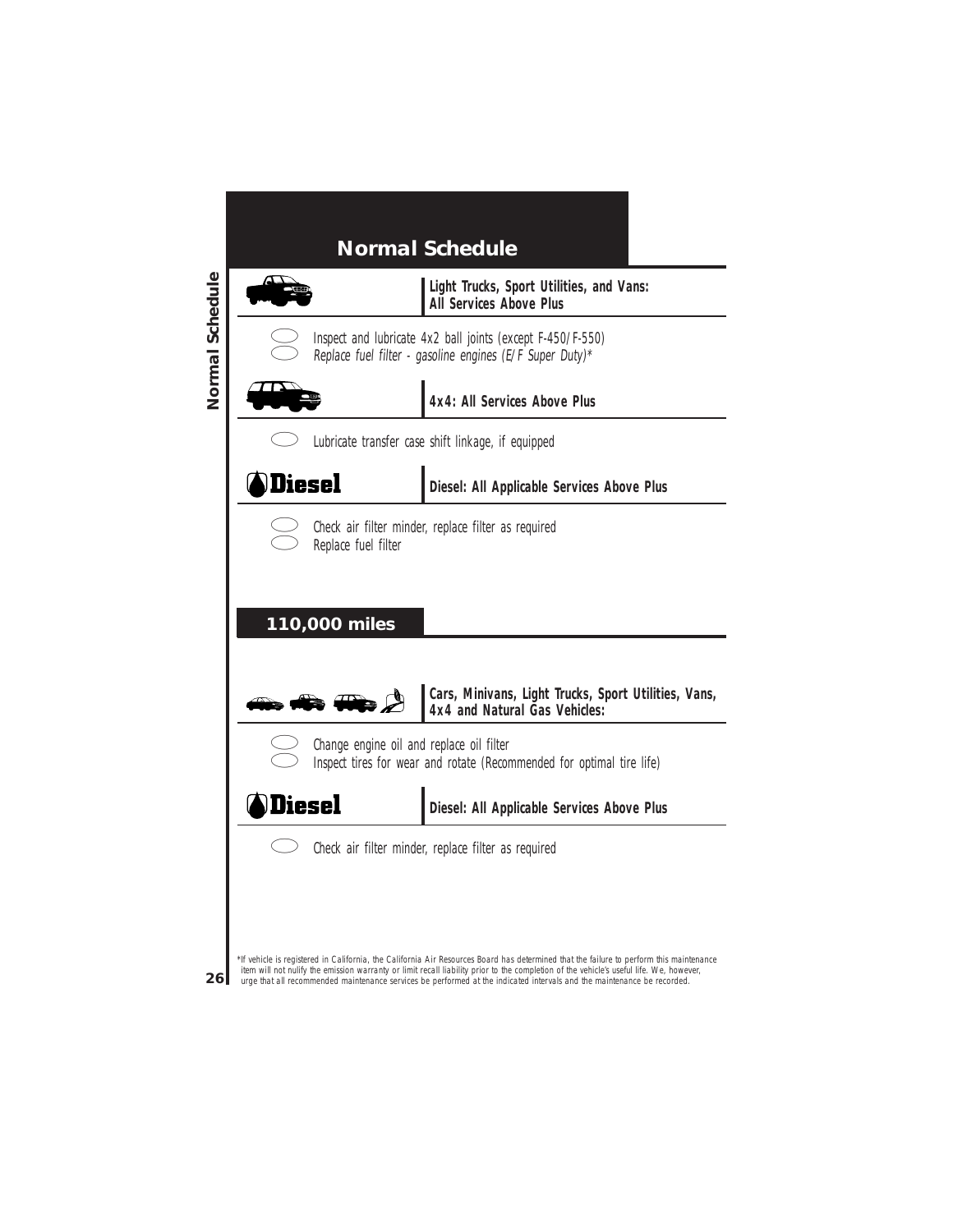### **115,000 miles**



**Cars, Minivans, Light Trucks, Sport Utilities, Vans, 4x4 and Natural Gas Vehicles:**



Change engine oil and replace oil filter Inspect tires for wear and rotate (Recommended for optimal tire life)



**Diesel: All Applicable Services Above Plus**



Check air filter minder, replace filter as required

#### **120,000 miles**



#### **Cars and Minivans**

- Change engine oil and replace oil filter
- 
- Inspect automatic transmission fluid level<br>Inspect brake pads/shoes/rotors/drums, l<br>parking brake system<br>Inspect engine cooling system and hoses<br>Inspect exhaust system and heat shields<br>Inspect tires for wear and rotate<br>Rep Inspect brake pads/shoes/rotors/drums, brake lines & hoses, and parking brake system
	- Inspect engine cooling system and hoses
	-
	- Inspect exhaust system and heat shields
	- Inspect steering linkage, suspension, and if equipped driveshaft and ball joints
	- Inspect tires for wear and rotate
	- Replace engine air filter
	- Replace fuel filter\*
	- Replace cabin air filter, if equipped

\*If vehicle is registered in California, the California Air Resources Board has determined that the failure to perform this maintenance item will not nulify the emission warranty or limit recall liability prior to the completion of the vehicle's useful life. We, however, urge that all recommended maintenance services be performed at the indicated intervals and the maintenance be recorded.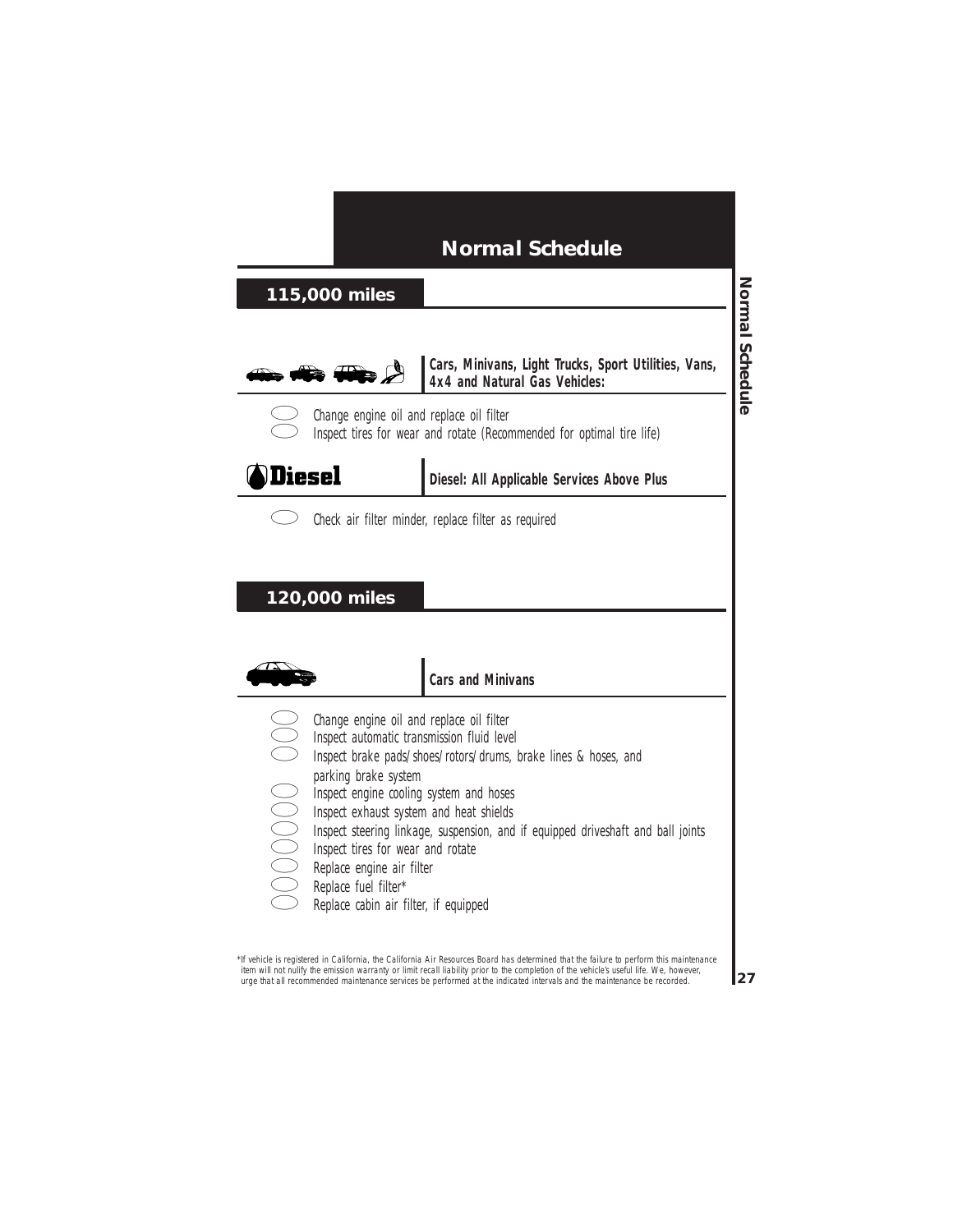- - Replace spark plugs (Villager)
	- Inspect drive belt (Villager)
	- Replace PCV valve (all 4 cylinder engine vehicles)
	- Perform automatic transmission/transaxle services on all vehicles equipped with
	- AX4S, AX4N, 4R70W. Consult your dealer for your particular requirements.
	- Inspect camshaft belt on all 2.0L, 4 cylinder engines (Escort, Tracer, Contour, Mystique, Cougar, and ZX2)



#### **Light Trucks, Sport Utilities, and Vans: All Services Above Plus**

- Replace manual transmission fluid
	- Inspect/adjust 4x2 wheel bearings for end play (except F-450/F-550)
	- Lubricate 4x2 wheel bearing (except F-450/F-550)
		- Inspect and lubricate 4x2 ball joints (except F-450/F-550)
		- Replace fuel filter gasoline engines (E/F Super Duty)\*
		- Change automatic transmission fluid (Class A Motorhome)
		- Inspect camshaft belt on 4 cylinder engine (2.5L Ranger)



### **4x4: All Services Above Plus**

| ×<br>٠ | ×<br>I<br>۰, |
|--------|--------------|
| ×      | ×            |

- Lubricate front half-shaft slip yoke
- Replace transfer case fluid
- Lubricate transfer case shift linkage, if equipped



### **Diesel: All Applicable Services Above Plus**



Check air filter minder, replace filter as required Replace fuel filter



**Natural Gas Vehicles: All Applicable Services Above Plus:**



Drain coalescent fuel filter bowl Inspect NGV tanks

\*If vehicle is registered in California, the California Air Resources Board has determined that the failure to perform this maintenance item will not nulify the emission warranty or limit recall liability prior to the completion of the vehicle's useful life. We, however, urge that all recommended maintenance services be performed at the indicated intervals and the maintenance be recorded.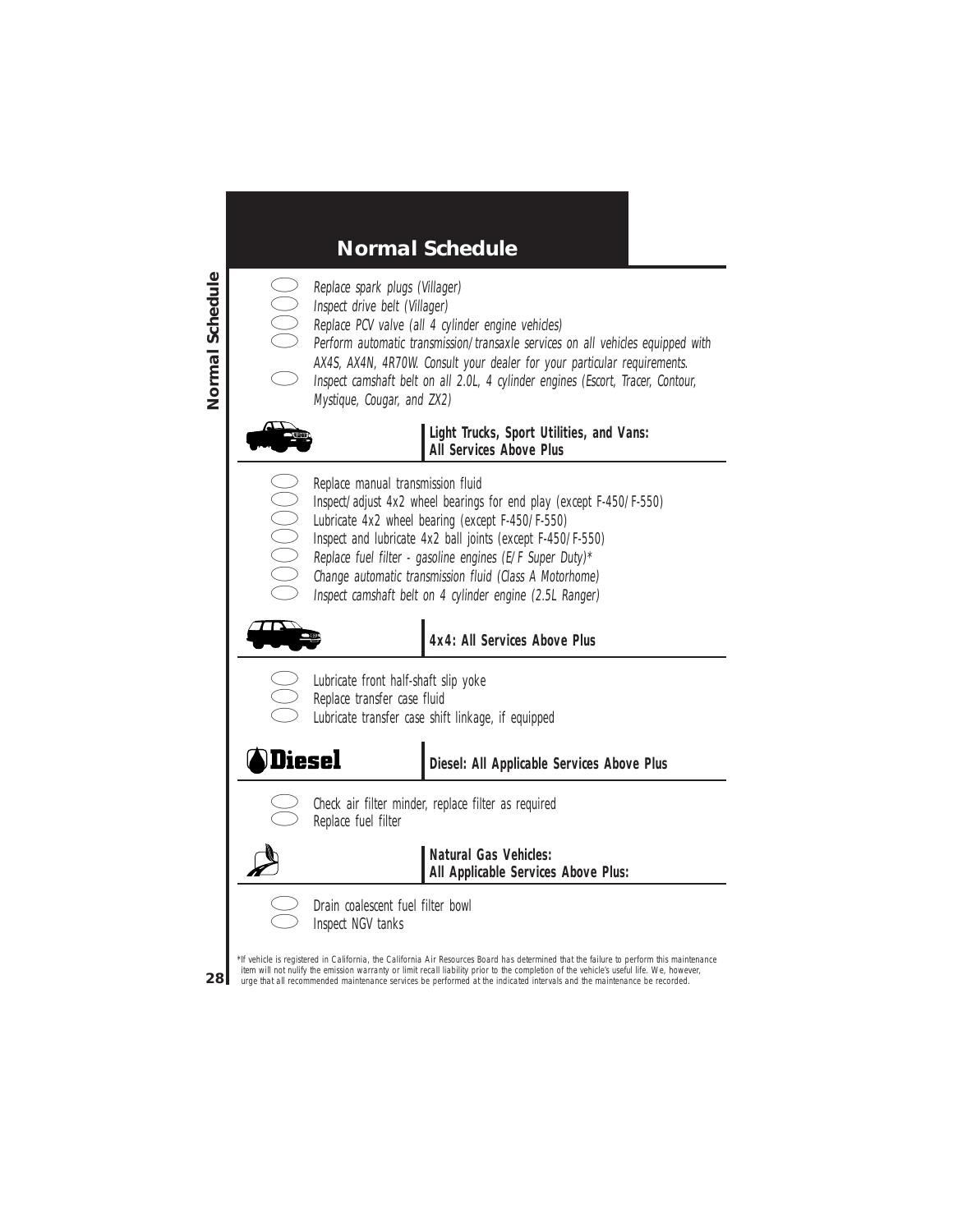### **125,000 miles**



**Cars, Minivans, Light Trucks, Sport Utilities, Vans, 4x4 and Natural Gas Vehicles:**



Change engine oil and replace oil filter Inspect tires for wear and rotate (Recommended for optimal tire life)



**Diesel: All Applicable Services Above Plus**



Check air filter minder, replace filter as required

#### **130,000 miles**



**Cars, Minivans, Light Trucks, Sport Utilities, Vans, 4x4 and Natural Gas Vehicles:**



Change engine oil and replace oil filter Inspect tires for wear and rotate (Recommended for optimal tire life)



**Diesel: All Applicable Services Above Plus**



Check air filter minder, replace filter as required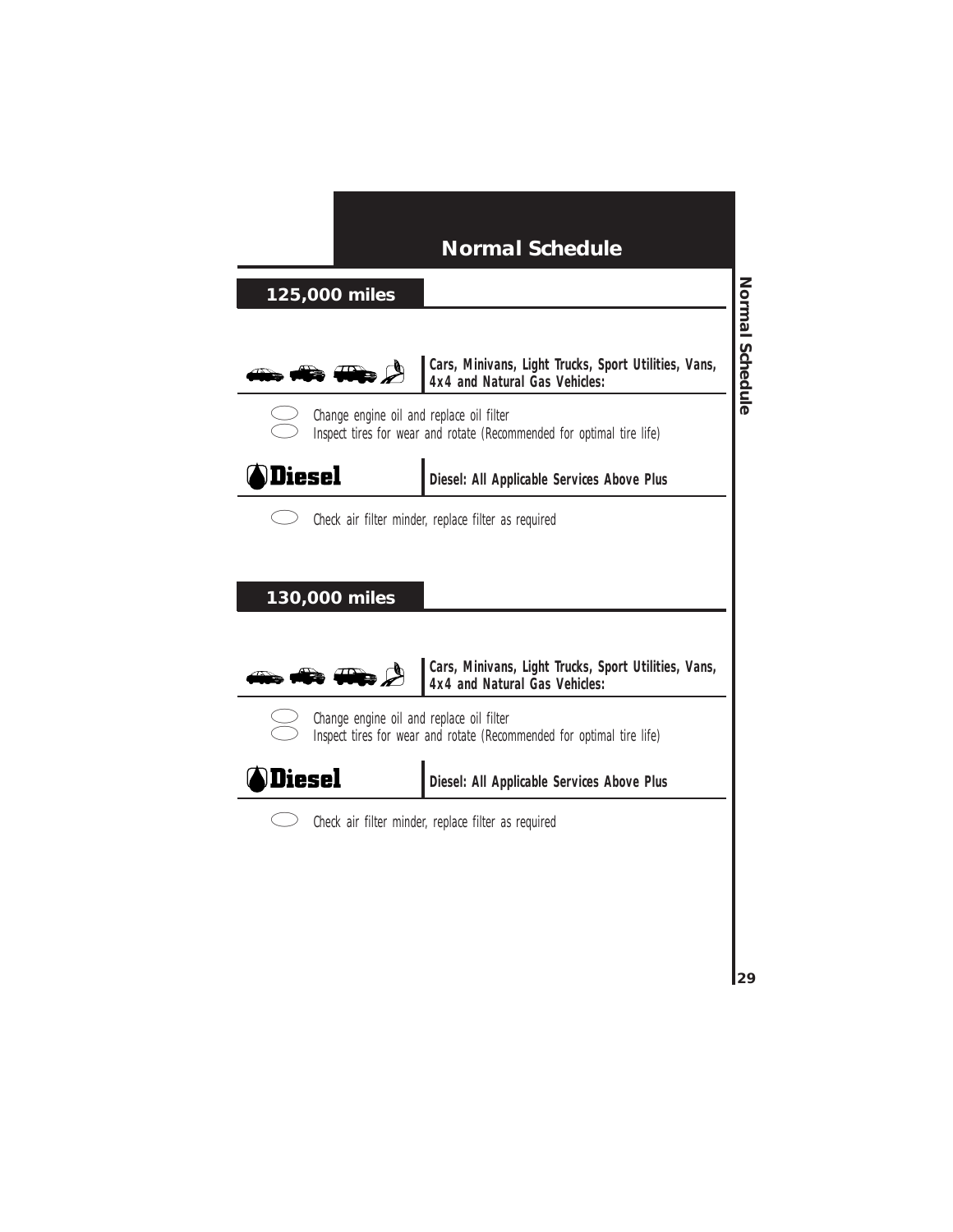30

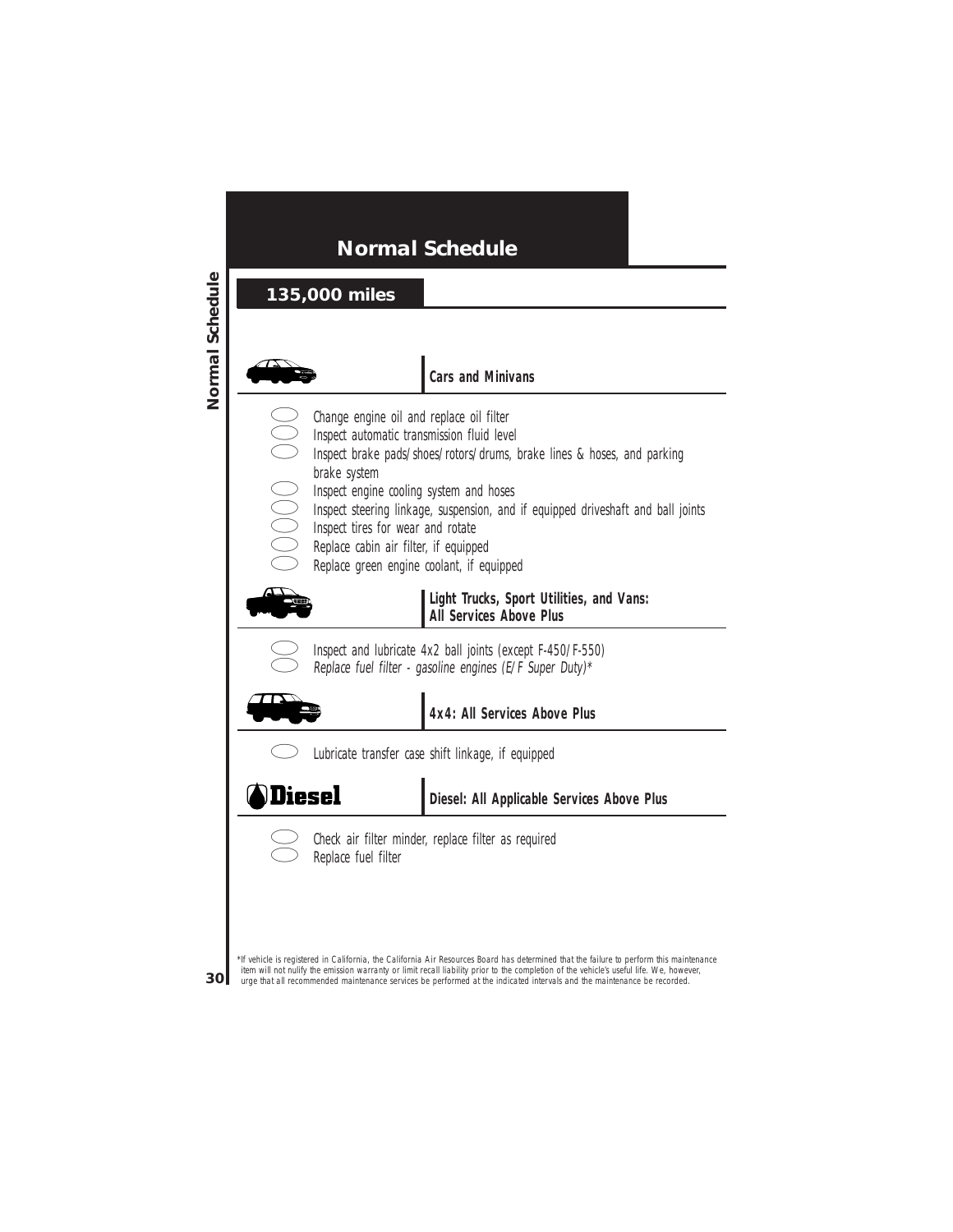### **140,000 miles**



**Cars, Minivans, Light Trucks, Sport Utilities, Vans, 4x4 and Natural Gas Vehicles:**



Change engine oil and replace oil filter Inspect tires for wear and rotate (Recommended for optimal tire life)



**Diesel: All Applicable Services Above Plus**



Check air filter minder, replace filter as required

#### **145,000 miles**



**Cars, Minivans, Light Trucks, Sport Utilities, Vans, 4x4 and Natural Gas Vehicles:**



Change engine oil and replace oil filter Inspect tires for wear and rotate (Recommended for optimal tire life)



**Diesel: All Applicable Services Above Plus**



Check air filter minder, replace filter as required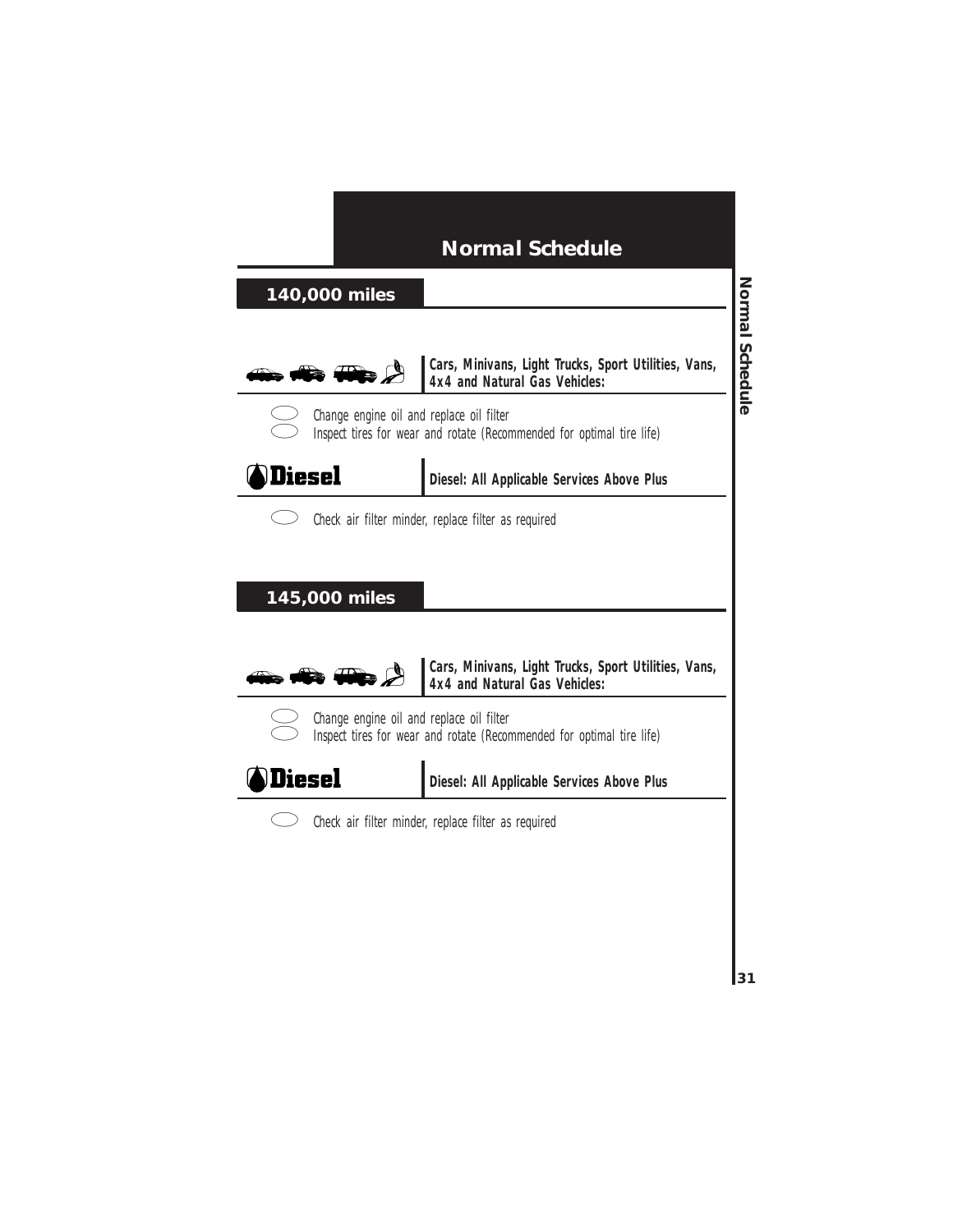

#### **Cars and Minivans**

- Change engine oil and replace oil filter
	- Inspect automatic transmission fluid level
- 
- parking brake system
- Inspect engine cooling system and hoses
- Inspect exhaust system and heat shields
- Inspect brake pads/shoes/rotors/drums, brake lines & hoses, and<br>parking brake system<br>Inspect engine cooling system and hoses<br>Inspect exhaust system and heat shields<br>Inspect teering linkage, suspension, and if equipped driv Inspect steering linkage, suspension, and if equipped driveshaft and ball joints
	- Inspect tires for wear and rotate
	- Replace engine air filter
	- Replace fuel filter\*
	- Replace cabin air filter, if equipped
	- Replace orange engine coolant, if equipped
	- Replace spark plugs (Villager)
		- Inspect drive belt (Villager)
		- Perform automatic transmission/transaxle services on all vehicles equipped with AX4S, AX4N, 4R70W. Consult your dealer for your particular requirements.



#### **Light Trucks, Sport Utilities, and Vans: All Services Above Plus**

- Inspect and lubricate 4x2 ball joints (except F-450/F-550)
- Inspect/adjust 4x2 wheel bearings for end play (except F-450/F-550)
- Replace fuel filter gasoline engines (E/F Super Duty)\*
- Change automatic transmission fluid (Class A Motorhome)

**4x4: All Services Above Plus**



Lubricate front half-shaft slip yoke Lubricate transfer case shift linkage, if equipped

\*If vehicle is registered in California, the California Air Resources Board has determined that the failure to perform this maintenance item will not nulify the emission warranty or limit recall liability prior to the completion of the vehicle's useful life. We, however, urge that all recommended maintenance services be performed at the indicated intervals and the maintenance be recorded.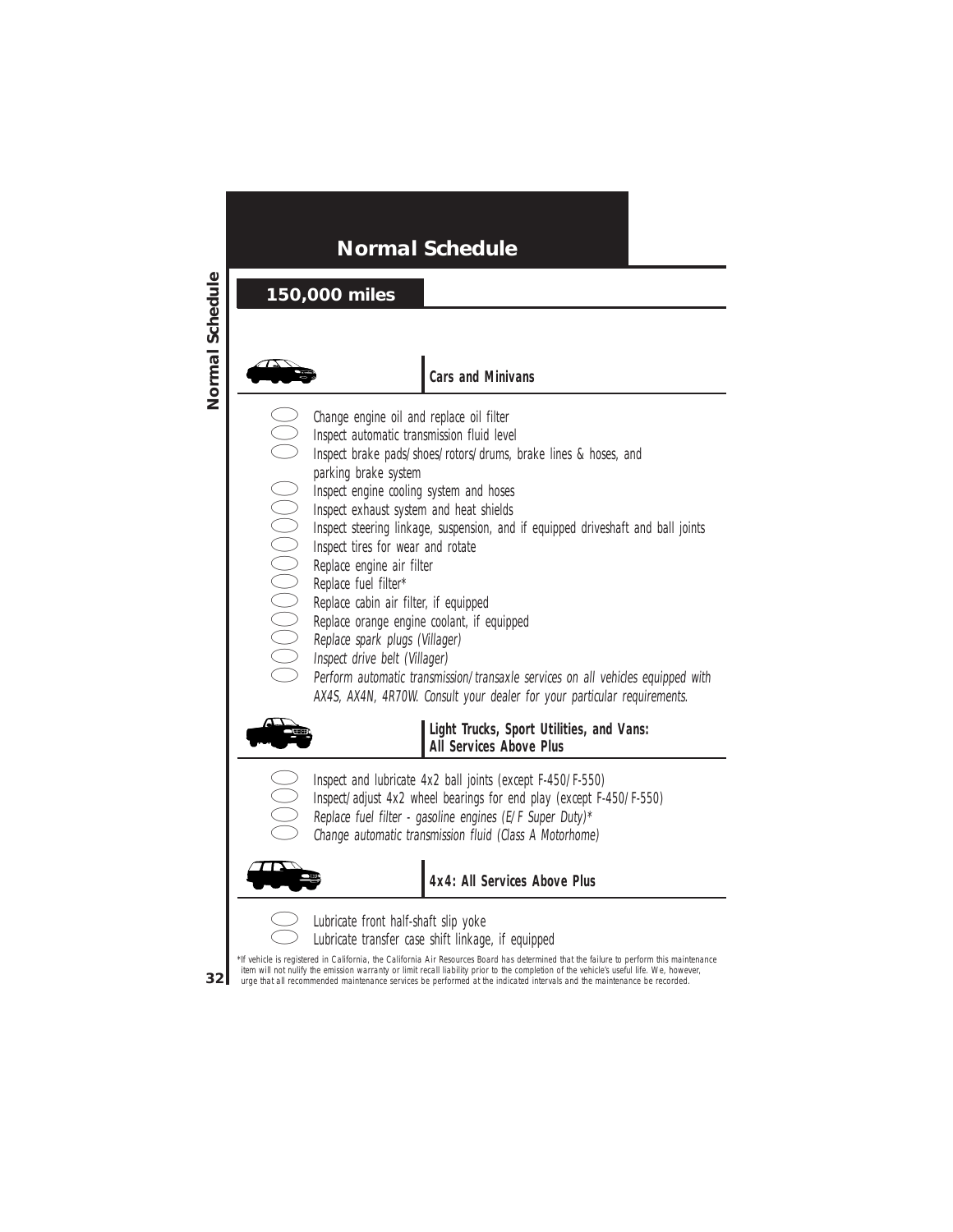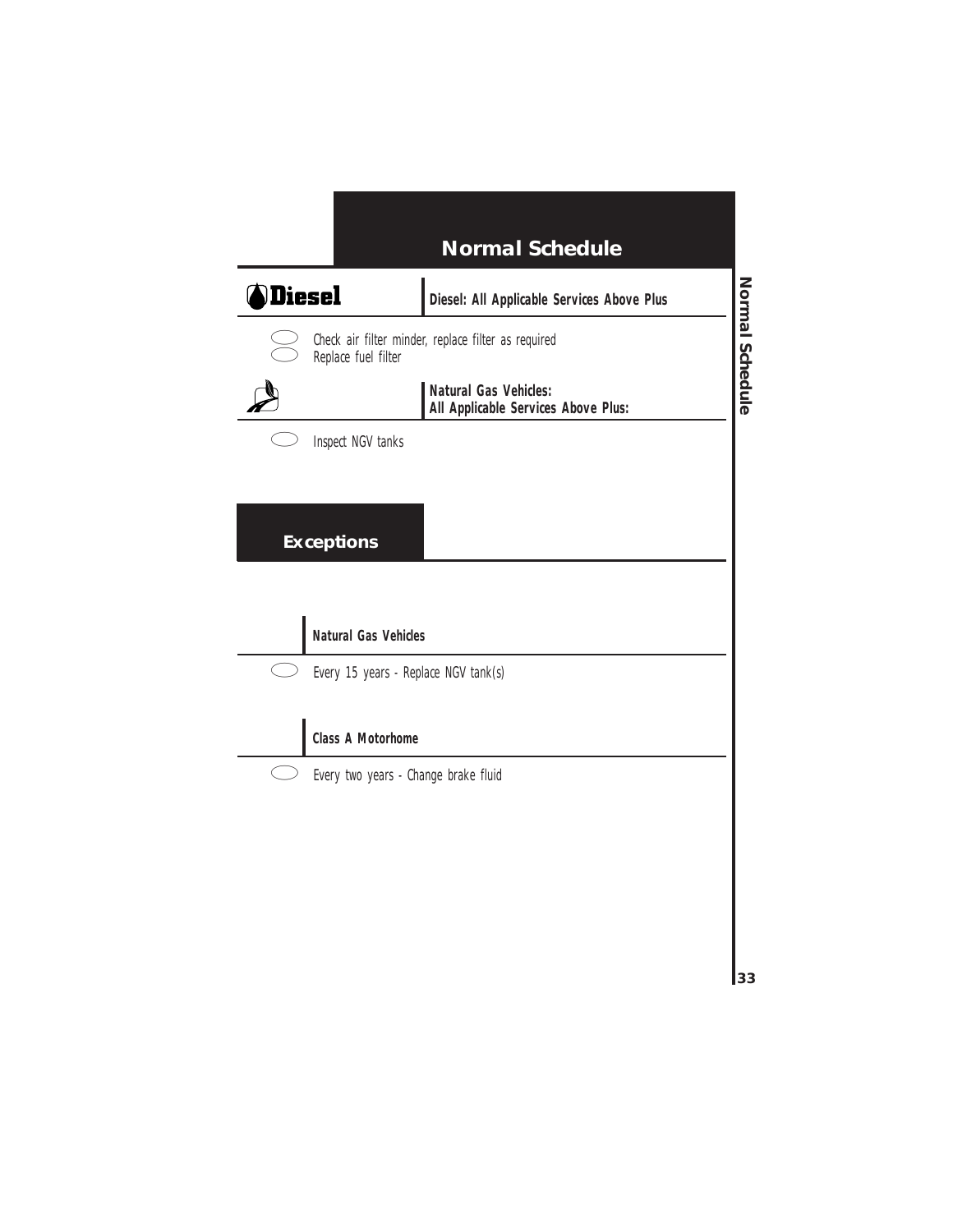#### **Normal Vehicle Axle Maintenance**

Rear axles containing synthetic lubricant and light duty trucks equipped with Ford-design axles are lubricated for life. These lubricants are not to be checked or changed unless a leak is suspected, service is required or the axle assembly has been submerged in water. The axle lubricant should be changed anytime the axle has been submerged in water.

Non-synthetic rear axle lubricants should be replaced ever 3,000 miles or 3 months, whichever occurs first, during extended trailer tow operation above 21 Celsius (70 degrees Fahrenheit) ambient and wide open throttle for extended periods above 45 mph. The 3,000 mile lube change interval may be waived if the axle was filled with 75W140 synthetic gear lubricant meeting Ford specification WSL-M2C192-A, part number F1TZ-19580-B or equivalent. Add four ounces of additive friction modifier C8AZ-19B546-A (EST-M2C118-A) or equivalent for complete refill of Traction-Lok rear axles. The rear axle lubricant should be changed anytime the axle has been submerged in water.

#### **Police and Taxi Vehicle Axle Maintenance**

Replace rear axle lubricant every 160,000 km (100,000 miles). Rear axle lubricant change may be waived if the axle was filled with 75W140 synthetic gear lubricant meeting Ford specification WSL-M2C192-A, part number FITZ-19580-B or equivalent. Add four ounces of additive friction modifier C8AZ-19B546-A (EST-M2C118-A) or equivalent for complete refill of Traction-Lok rear axles. The rear axle lubricant should be changed anytime the axle has been submerged in water.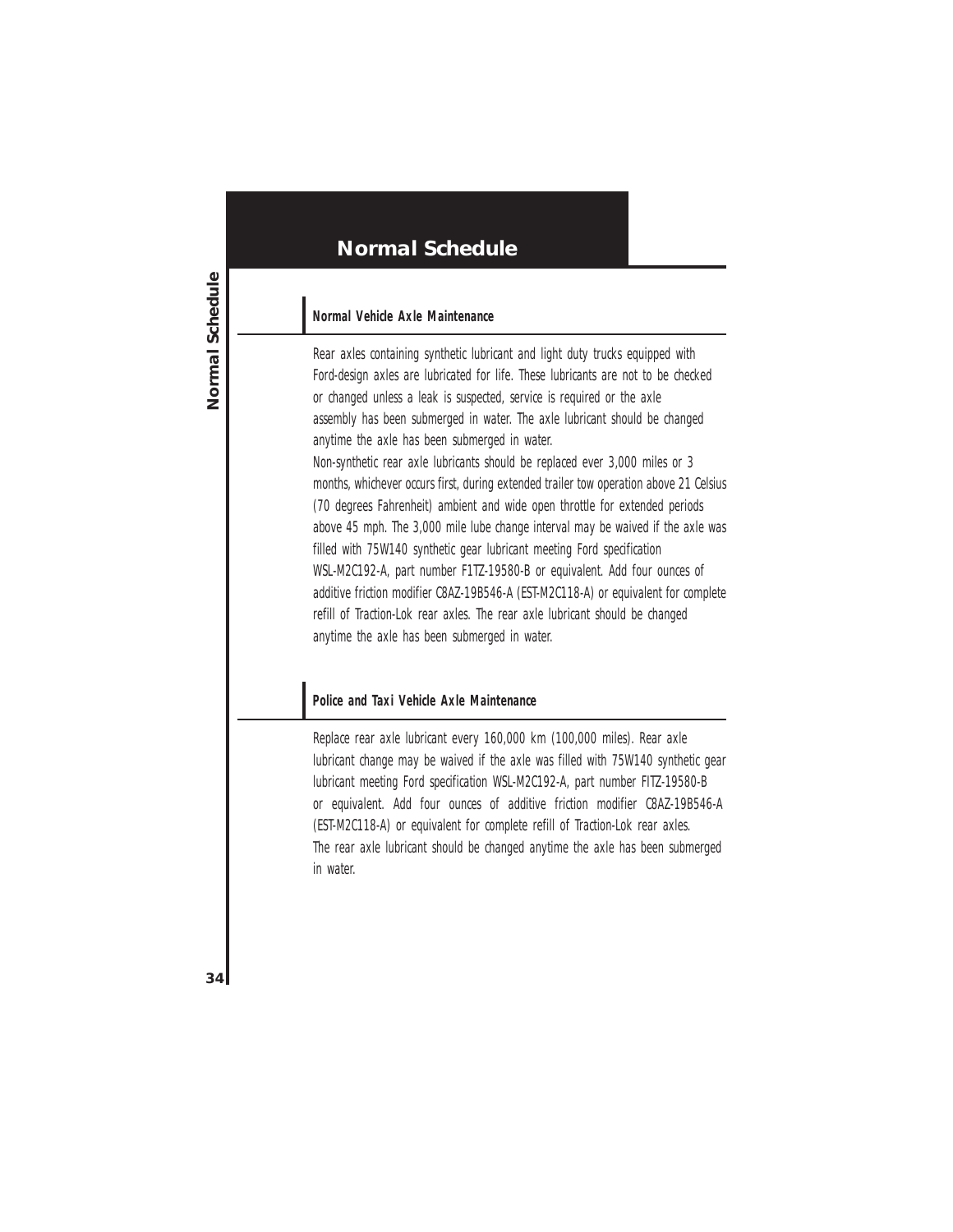## **Special Operating Conditions**

### **Items Needing Special Attention**

If you operate your Ford/Lincoln/Mercury **primarily** in any of the more demanding **''Special Operating Conditions''** listed below, you will need to have the following items maintained more frequently. If you only **occasionally** operate your vehicle under these conditions it is not necessary to perform the additional maintenance. For specific recommendations see your dealership service advisor or qualified service professional.



#### **Towing a trailer or using a camper or car-top carrier**

**Every 3,000 miles or 3 months** Replace engine oil and filter **Every 30,000 miles** Change automatic transmission fluid **As required** Change manual transmission fluid **As required** Inspect and lubricate U-joints



**Extensive idling and/or low-speed driving for long distances as in heavy commercial use such as delivery, taxi or patrol car**

| Every 3,000 miles or 3 months Replace engine oil and filter |                                                               |
|-------------------------------------------------------------|---------------------------------------------------------------|
| Every 5,000 miles Inspect brake system                      |                                                               |
| Every 15,000 miles Replace fuel filter                      |                                                               |
|                                                             | <b>Every 30,000 miles</b> Change automatic transmission fluid |
| Every 60,000 miles Replace spark plugs                      |                                                               |
|                                                             | As required Replace cabin air filter                          |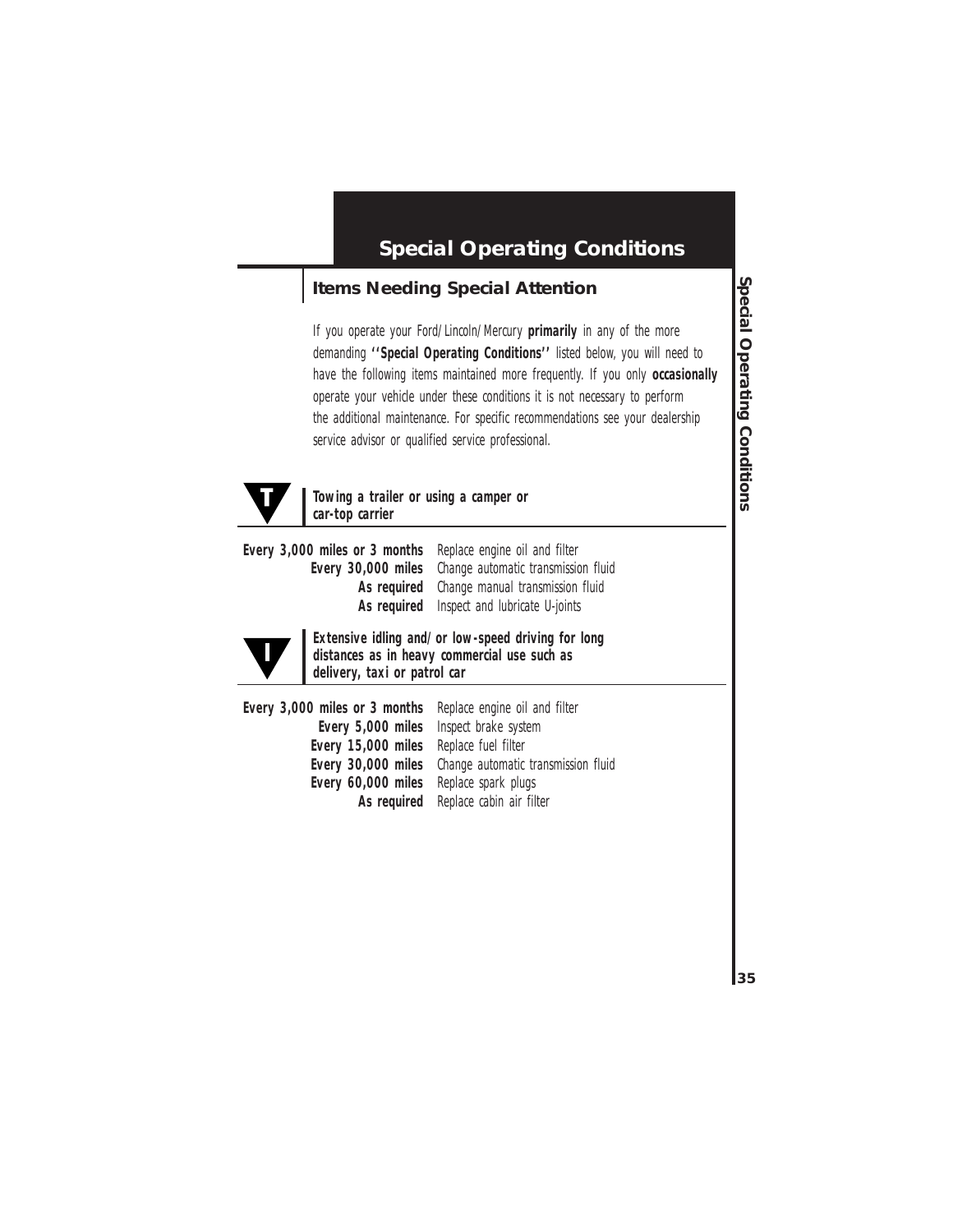# **Special Operating Conditions**



#### **Operating in dusty conditions such as unpaved or dusty roads**

| Every 3,000 miles or 3 months Replace engine oil and filter |
|-------------------------------------------------------------|
| Every 15,000 miles Replace fuel filter                      |
| Every 30,000 miles Change automatic transmission fluid      |
| As required Replace engine air filter                       |
| As required Replace cabin air filter                        |
|                                                             |



**Off-road operation**

| Every 30,000 miles Change automatic transmission fluid |
|--------------------------------------------------------|
| As required Replace cabin air-filter                   |
| As required Inspect and lubricate U-joints             |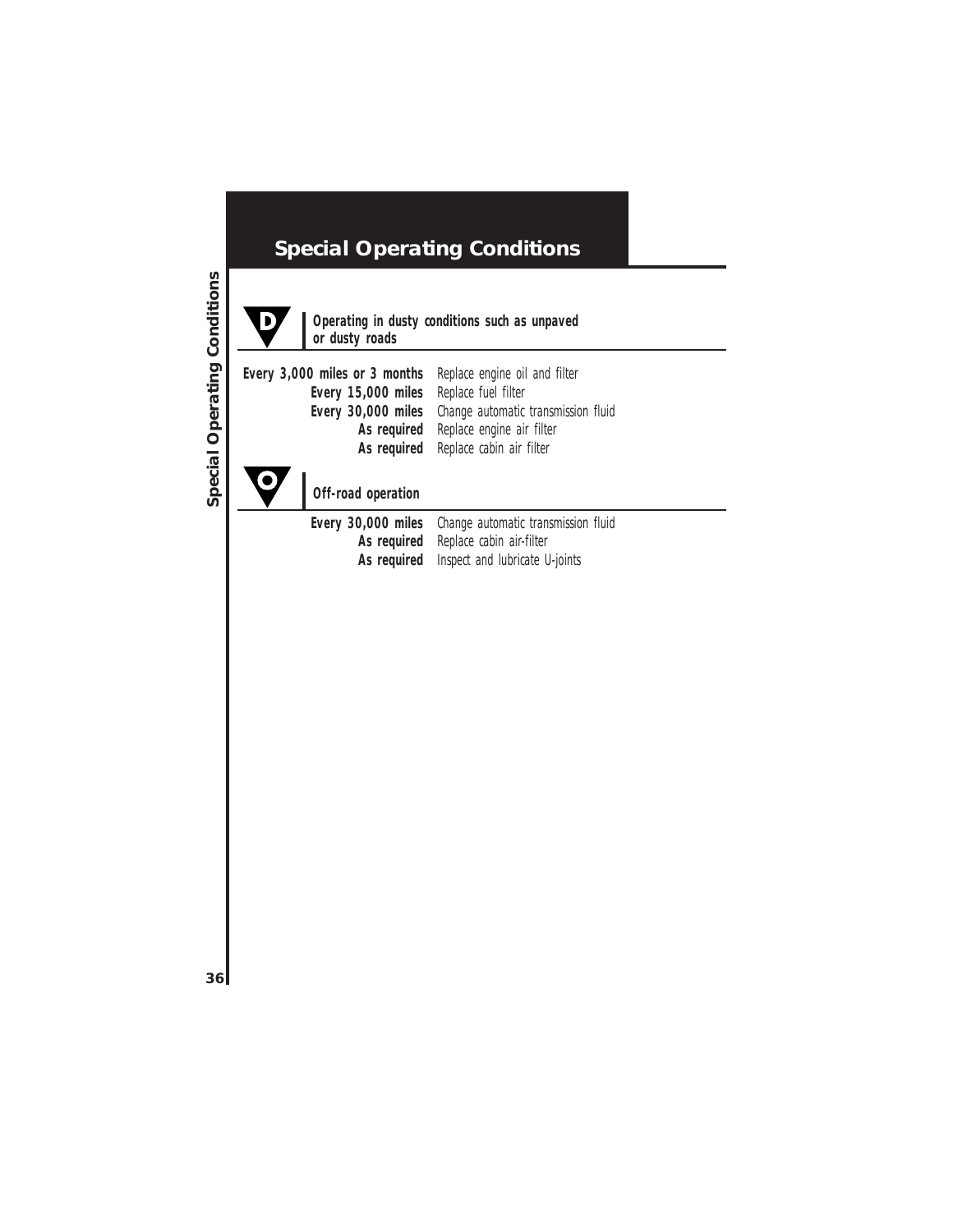#### **See An Authorized Dealer**

This section of the guide is designed to allow your Ford or Lincoln Mercury dealer, or Ford or Lincoln Mercury Auto Care service center or other qualified service technician to record that the recommended service was completed at the appropriate mileage intervals. Be sure to ask your service provider to record each time service is performed.

| Date:    | Dealer's Stamp: |
|----------|-----------------|
| Mileage: |                 |
|          |                 |
|          |                 |

**See corresponding mileage in maintenance schedule for services performed.**

| Date:    | Dealer's Stamp: |
|----------|-----------------|
| Mileage: |                 |
|          |                 |
|          |                 |

**See corresponding mileage in maintenance schedule for services performed.**

| Date:    | Dealer's Stamp: |
|----------|-----------------|
| Mileage: |                 |
|          |                 |
|          |                 |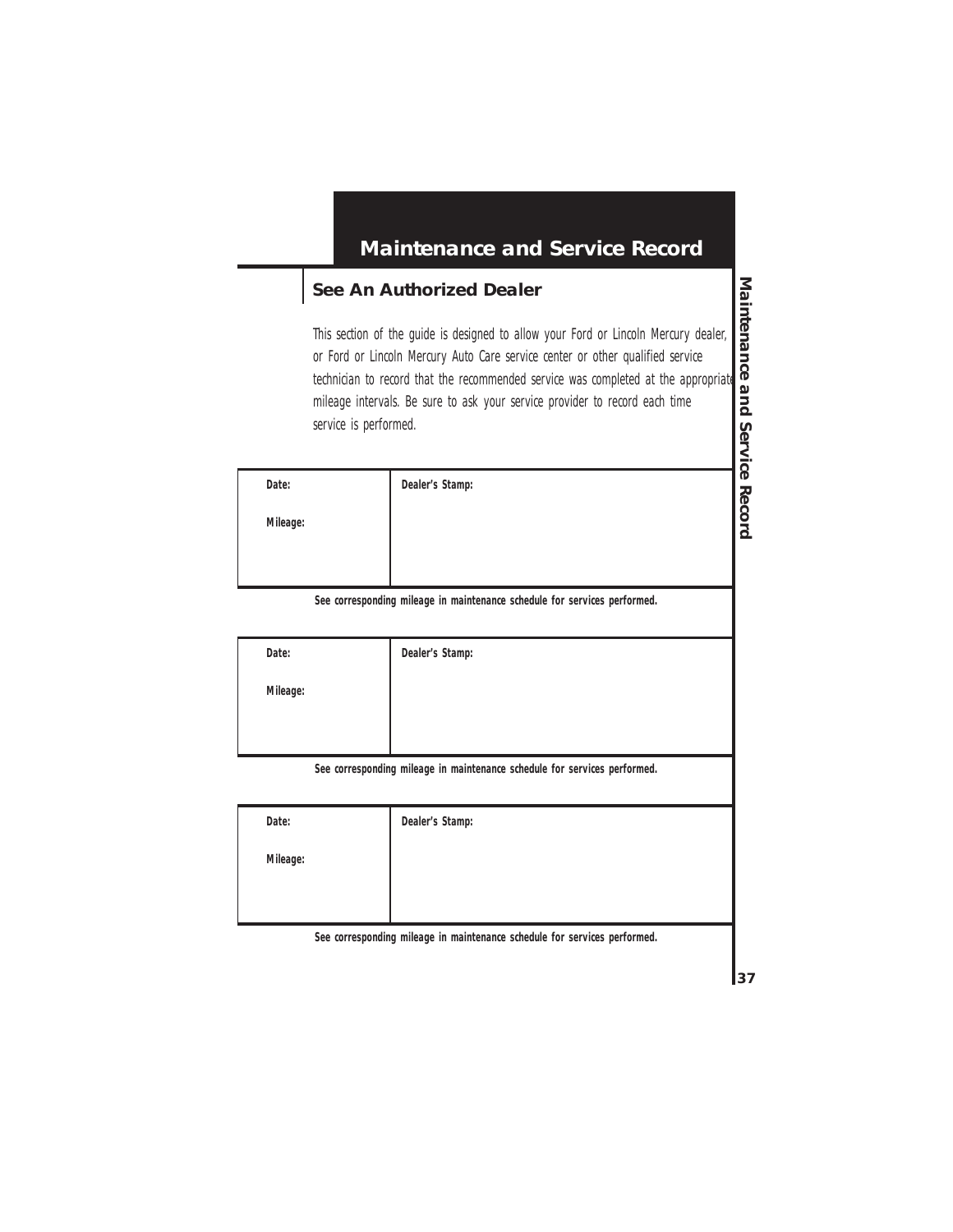|          | <b>Maintenance and Service Record</b>                                     |
|----------|---------------------------------------------------------------------------|
| Date:    | Dealer's Stamp:                                                           |
| Mileage: |                                                                           |
|          |                                                                           |
|          |                                                                           |
|          | See corresponding mileage in maintenance schedule for services performed. |
| Date:    | Dealer's Stamp:                                                           |
| Mileage: |                                                                           |
|          |                                                                           |
|          |                                                                           |
|          | See corresponding mileage in maintenance schedule for services performed. |
| Date:    | Dealer's Stamp:                                                           |
| Mileage: |                                                                           |
|          |                                                                           |
|          |                                                                           |
|          | See corresponding mileage in maintenance schedule for services performed. |
| Date:    | Dealer's Stamp:                                                           |
| Mileage: |                                                                           |
|          |                                                                           |
|          |                                                                           |
|          | See corresponding mileage in maintenance schedule for services performed. |
|          |                                                                           |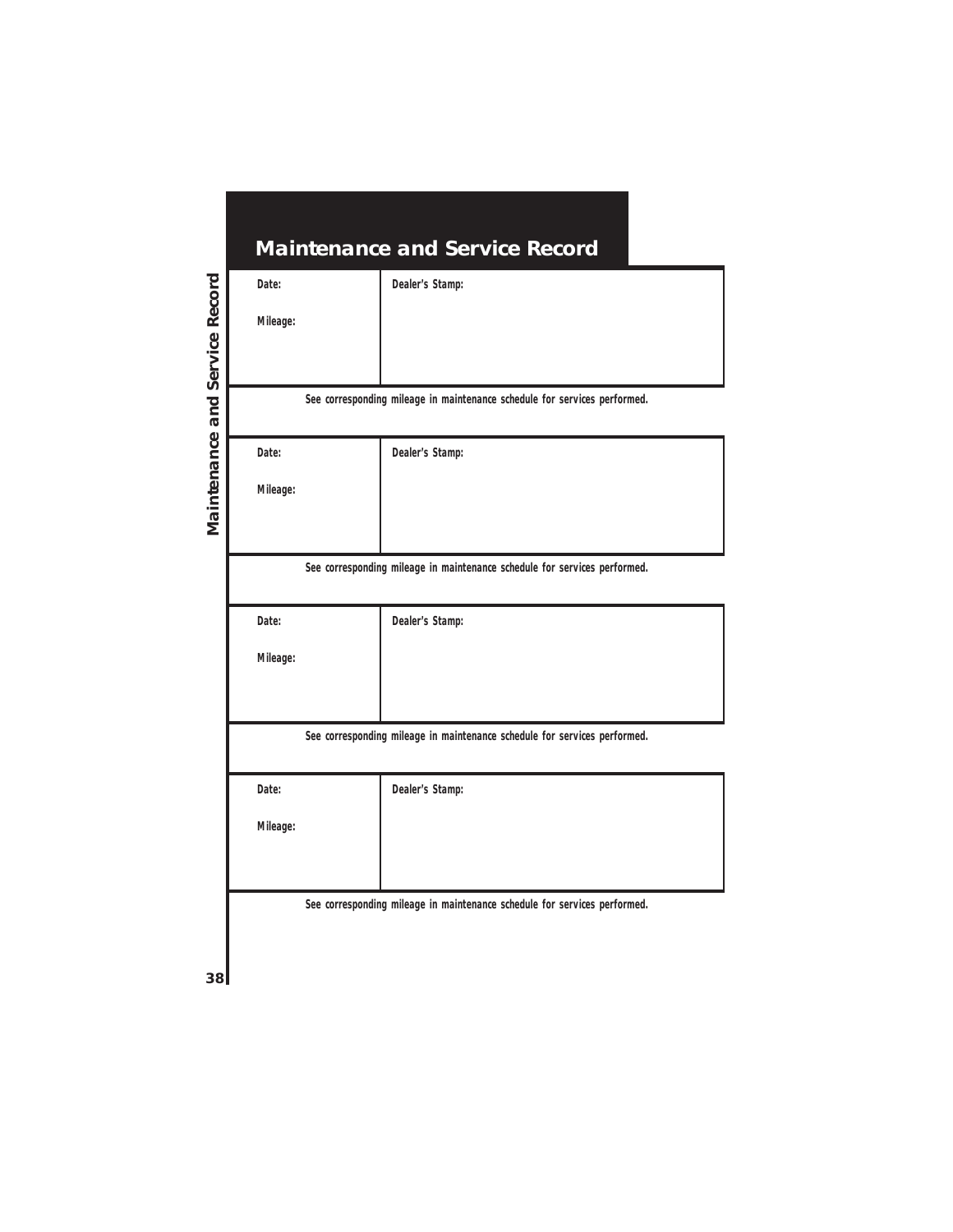**Dealer's Stamp:**

**Mileage:**

**See corresponding mileage in maintenance schedule for services performed.**

| Date:    | Dealer's Stamp: |  |
|----------|-----------------|--|
| Mileage: |                 |  |
|          |                 |  |

**See corresponding mileage in maintenance schedule for services performed.**

| Date:    | Dealer's Stamp: |
|----------|-----------------|
| Mileage: |                 |
|          |                 |

**See corresponding mileage in maintenance schedule for services performed.**

| Date:    | Dealer's Stamp: |
|----------|-----------------|
| Mileage: |                 |
|          |                 |
|          |                 |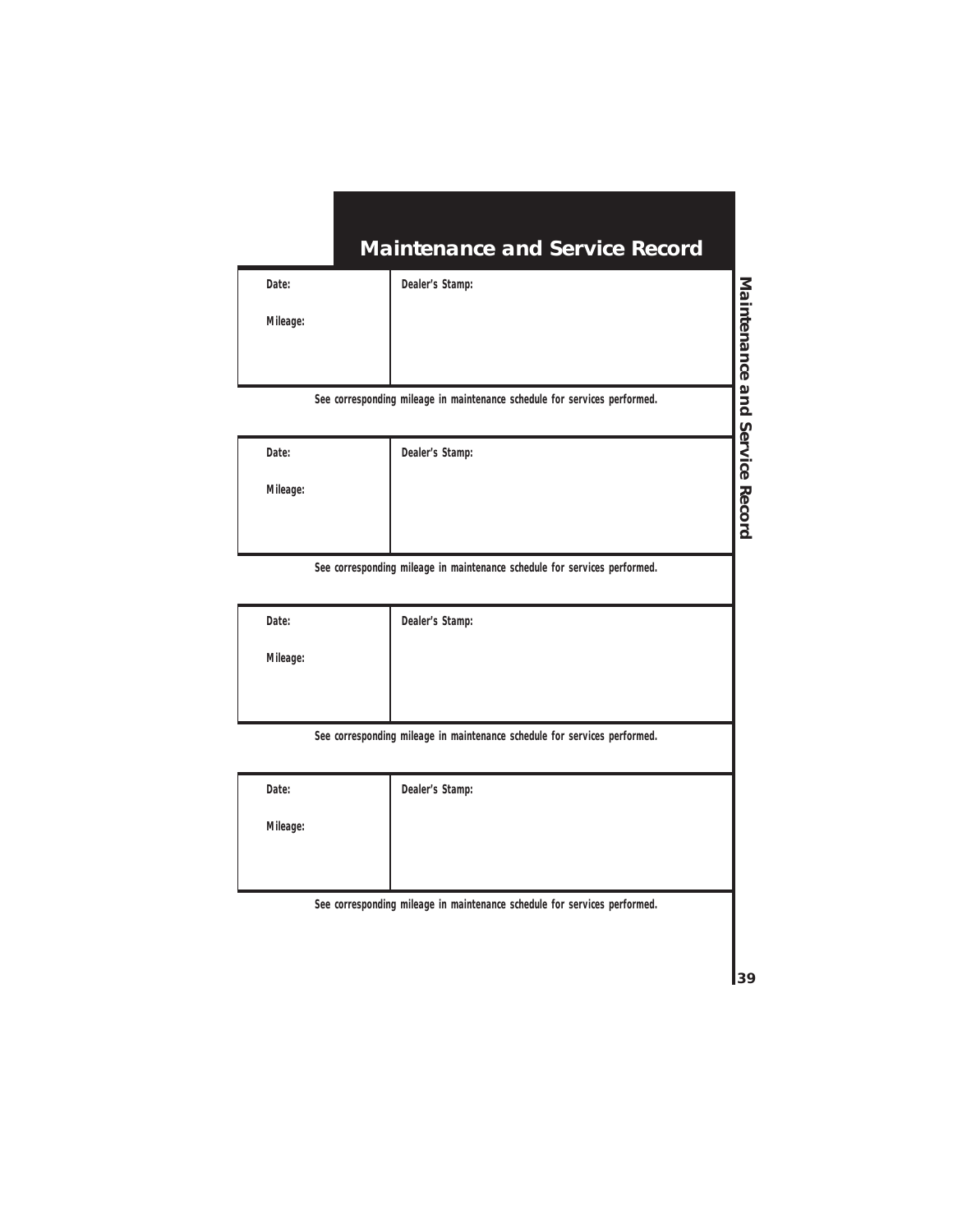| <b>Maintenance and Service Record</b> |                                                                           |
|---------------------------------------|---------------------------------------------------------------------------|
| Date:                                 | Dealer's Stamp:                                                           |
| Mileage:                              |                                                                           |
|                                       |                                                                           |
|                                       |                                                                           |
|                                       | See corresponding mileage in maintenance schedule for services performed. |
| Date:                                 | Dealer's Stamp:                                                           |
| Mileage:                              |                                                                           |
|                                       |                                                                           |
|                                       |                                                                           |
|                                       | See corresponding mileage in maintenance schedule for services performed. |
| Date:                                 | Dealer's Stamp:                                                           |
| Mileage:                              |                                                                           |
|                                       |                                                                           |
|                                       |                                                                           |
|                                       | See corresponding mileage in maintenance schedule for services performed. |
| Date:                                 | Dealer's Stamp:                                                           |
| Mileage:                              |                                                                           |
|                                       |                                                                           |
|                                       |                                                                           |
|                                       | See corresponding mileage in maintenance schedule for services performed. |
|                                       |                                                                           |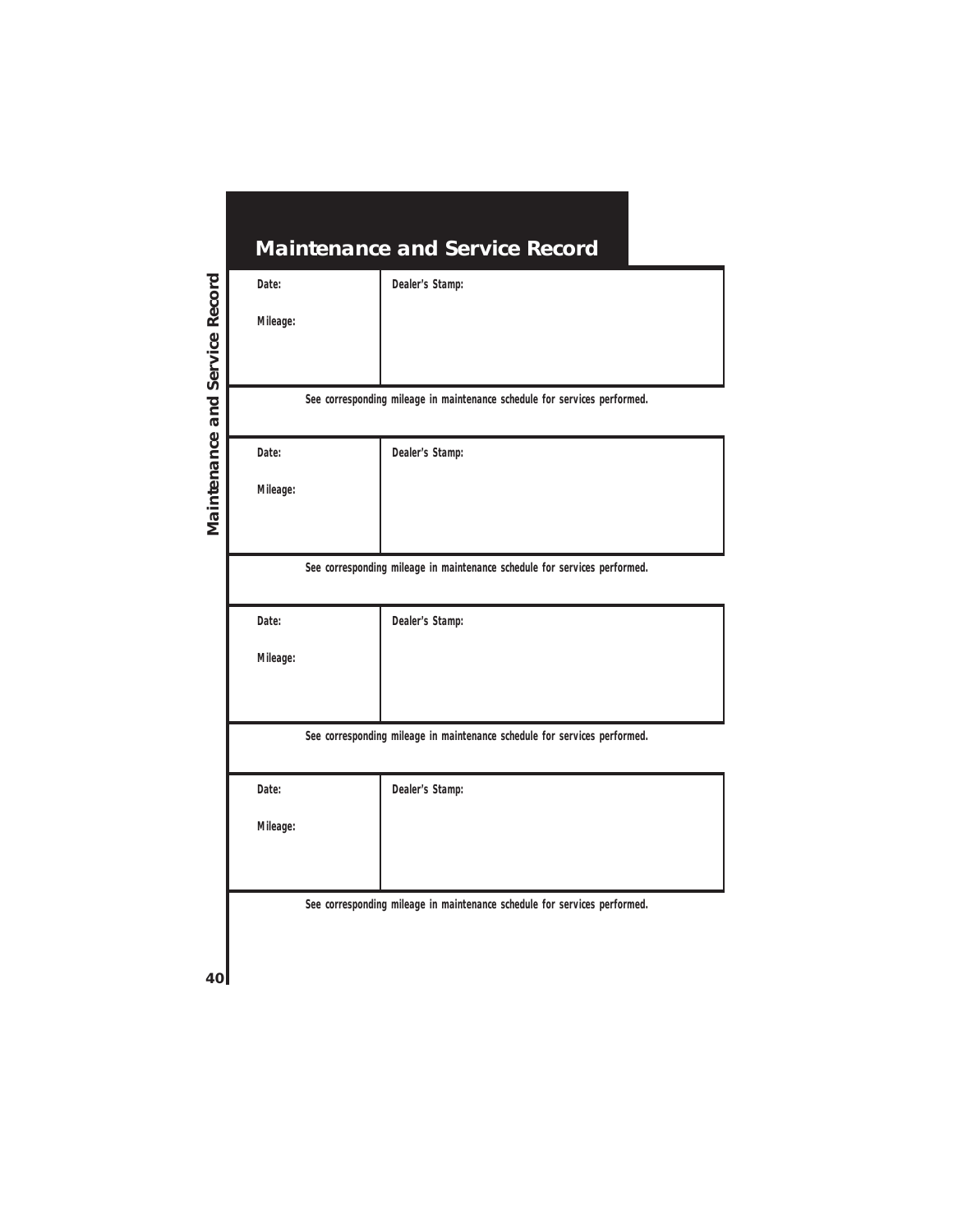**Dealer's Stamp:**

**Mileage:**

**See corresponding mileage in maintenance schedule for services performed.**

| Date:    | Dealer's Stamp: |
|----------|-----------------|
| Mileage: |                 |
|          |                 |

**See corresponding mileage in maintenance schedule for services performed.**

| Date:    | Dealer's Stamp: |
|----------|-----------------|
| Mileage: |                 |
|          |                 |

**See corresponding mileage in maintenance schedule for services performed.**

| Date:    | Dealer's Stamp: |
|----------|-----------------|
| Mileage: |                 |
|          |                 |
|          |                 |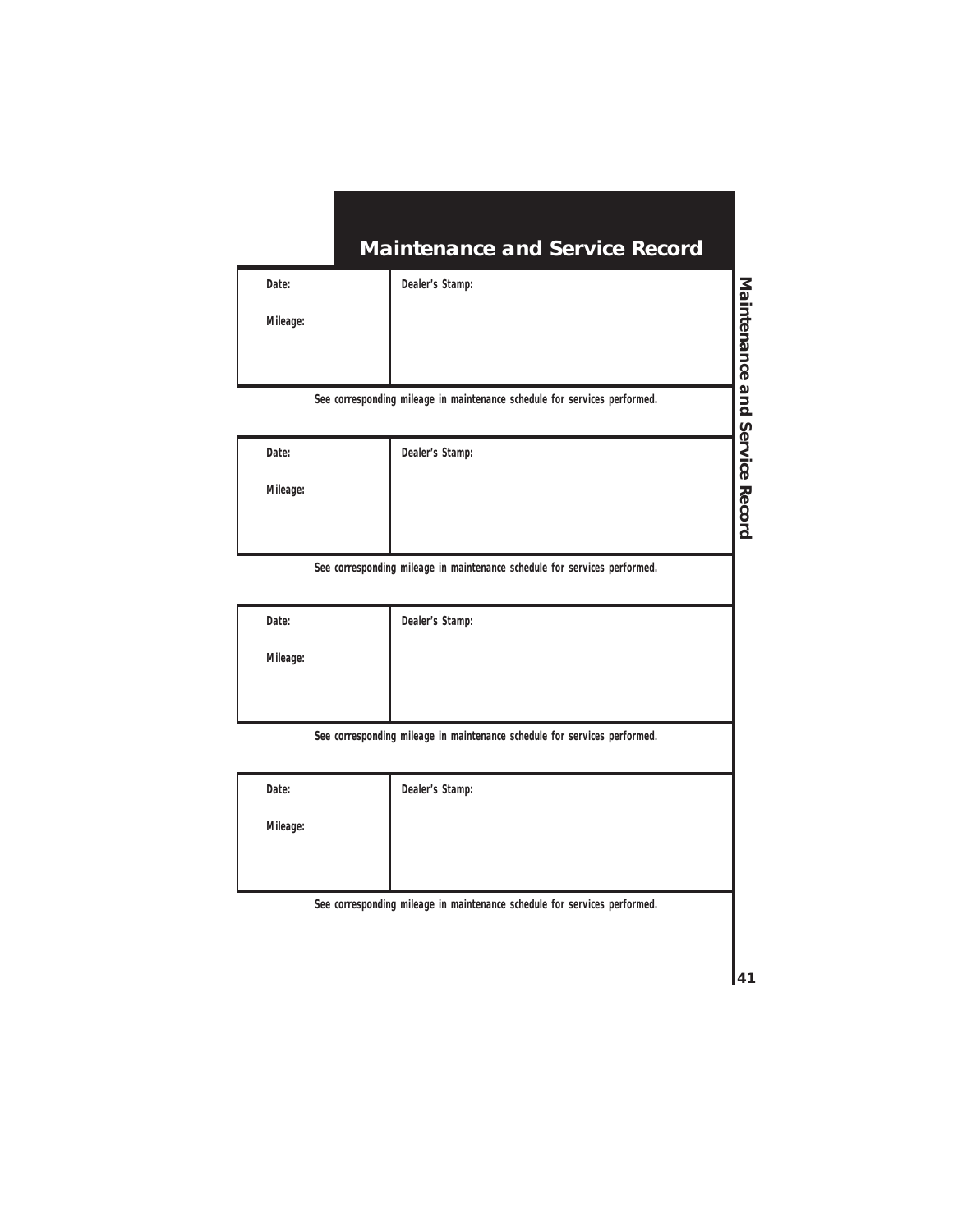| <b>Maintenance and Service Record</b> |                                                                           |
|---------------------------------------|---------------------------------------------------------------------------|
| Date:                                 | Dealer's Stamp:                                                           |
| Mileage:                              |                                                                           |
|                                       |                                                                           |
|                                       |                                                                           |
|                                       | See corresponding mileage in maintenance schedule for services performed. |
| Date:                                 | Dealer's Stamp:                                                           |
| Mileage:                              |                                                                           |
|                                       |                                                                           |
|                                       |                                                                           |
|                                       | See corresponding mileage in maintenance schedule for services performed. |
| Date:                                 | Dealer's Stamp:                                                           |
| Mileage:                              |                                                                           |
|                                       |                                                                           |
|                                       |                                                                           |
|                                       | See corresponding mileage in maintenance schedule for services performed. |
| Date:                                 | Dealer's Stamp:                                                           |
| Mileage:                              |                                                                           |
|                                       |                                                                           |
|                                       |                                                                           |
|                                       | See corresponding mileage in maintenance schedule for services performed. |
|                                       |                                                                           |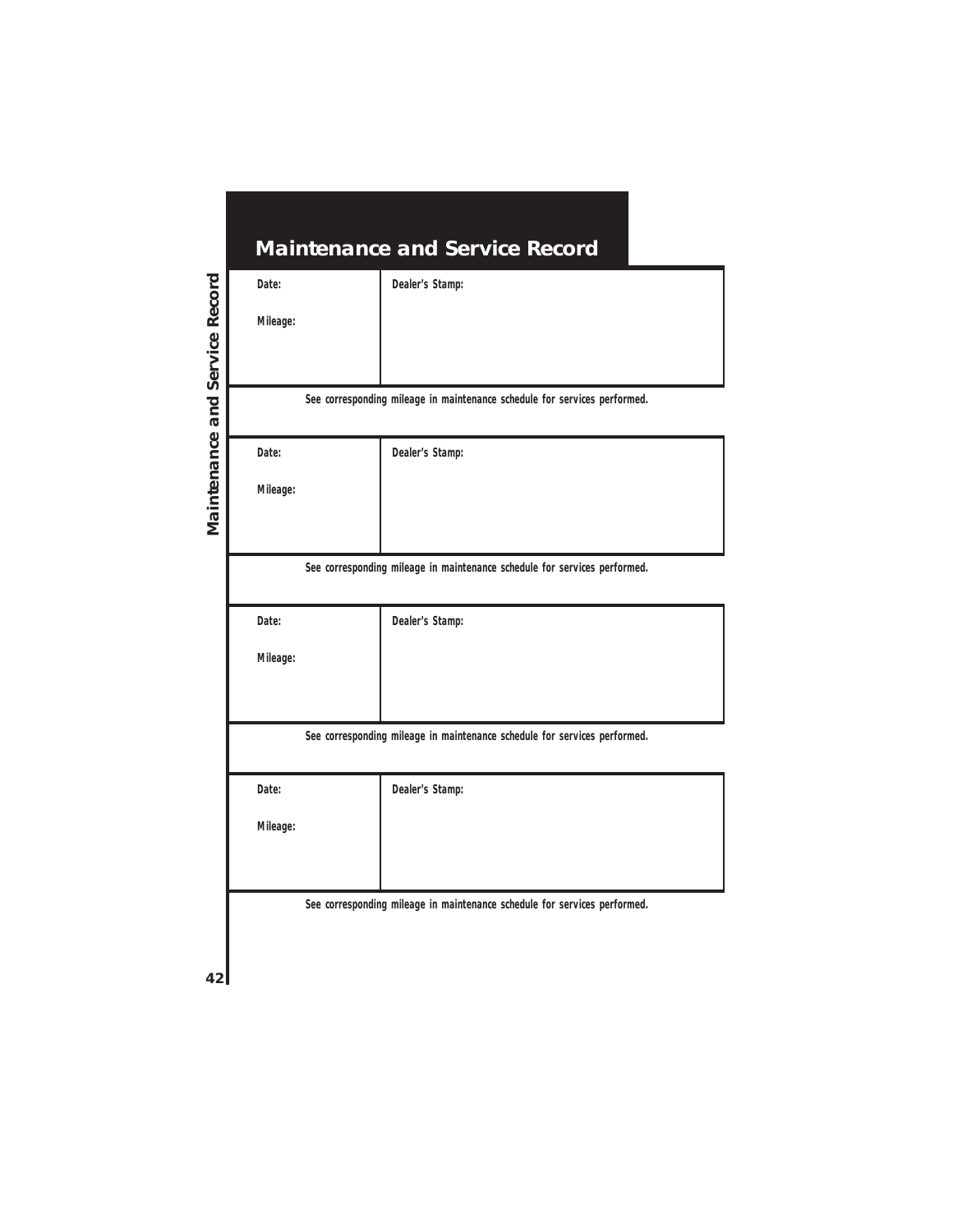**Dealer's Stamp:**

**Mileage:**

**See corresponding mileage in maintenance schedule for services performed.**

| Date:    | Dealer's Stamp: |
|----------|-----------------|
| Mileage: |                 |
|          |                 |

**See corresponding mileage in maintenance schedule for services performed.**

| Date:    | Dealer's Stamp: |
|----------|-----------------|
| Mileage: |                 |
|          |                 |

**See corresponding mileage in maintenance schedule for services performed.**

| Date:    | Dealer's Stamp: |
|----------|-----------------|
| Mileage: |                 |
|          |                 |
|          |                 |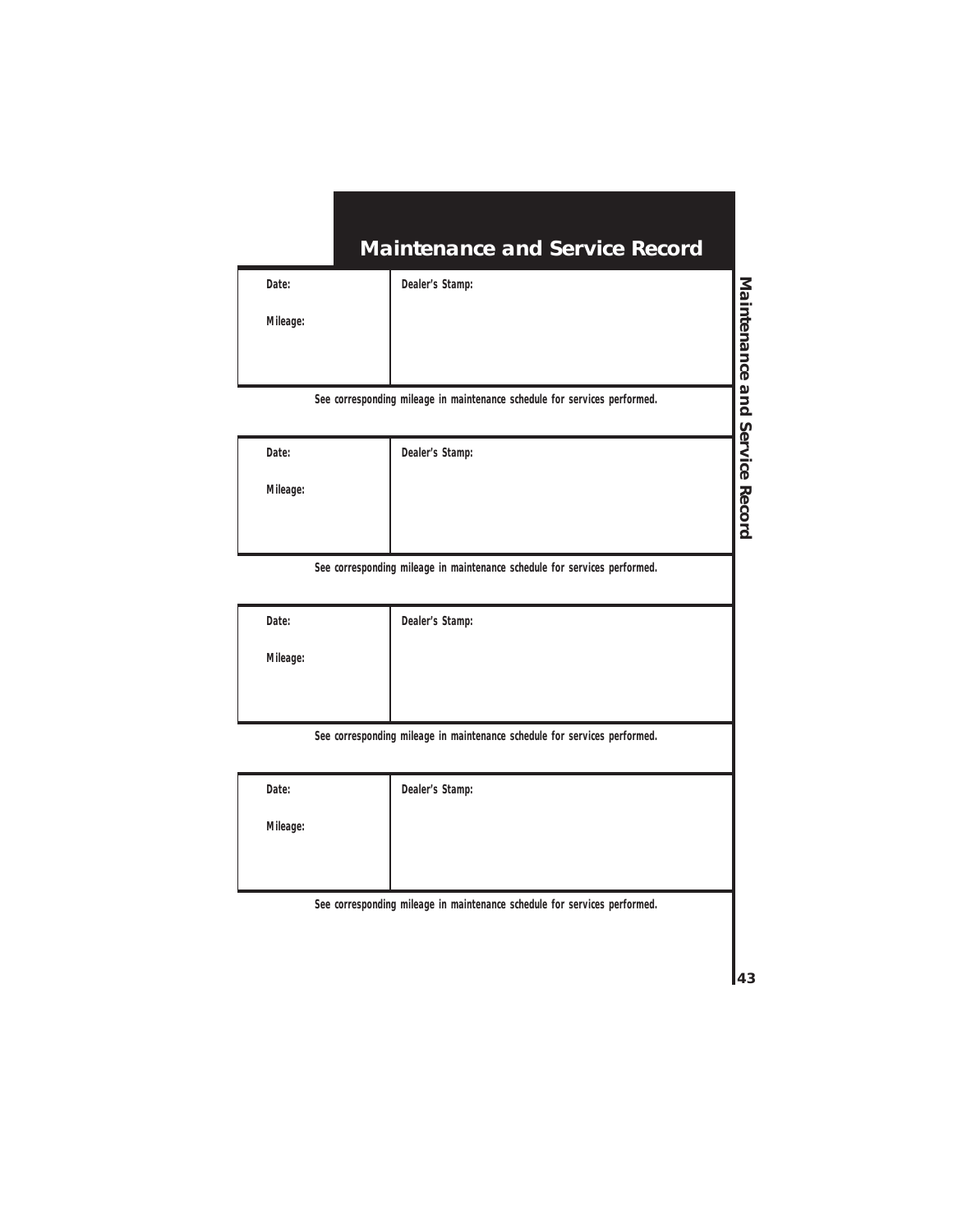| <b>Maintenance and Service Record</b>                                     |                                                                           |  |
|---------------------------------------------------------------------------|---------------------------------------------------------------------------|--|
| Date:                                                                     | Dealer's Stamp:                                                           |  |
| Mileage:                                                                  |                                                                           |  |
|                                                                           |                                                                           |  |
|                                                                           |                                                                           |  |
|                                                                           | See corresponding mileage in maintenance schedule for services performed. |  |
| Date:                                                                     | Dealer's Stamp:                                                           |  |
| Mileage:                                                                  |                                                                           |  |
|                                                                           |                                                                           |  |
|                                                                           |                                                                           |  |
| See corresponding mileage in maintenance schedule for services performed. |                                                                           |  |
| Date:                                                                     | Dealer's Stamp:                                                           |  |
| Mileage:                                                                  |                                                                           |  |
|                                                                           |                                                                           |  |
|                                                                           |                                                                           |  |
| See corresponding mileage in maintenance schedule for services performed. |                                                                           |  |
| Date:                                                                     | Dealer's Stamp:                                                           |  |
| Mileage:                                                                  |                                                                           |  |
|                                                                           |                                                                           |  |
|                                                                           |                                                                           |  |
| See corresponding mileage in maintenance schedule for services performed. |                                                                           |  |
|                                                                           |                                                                           |  |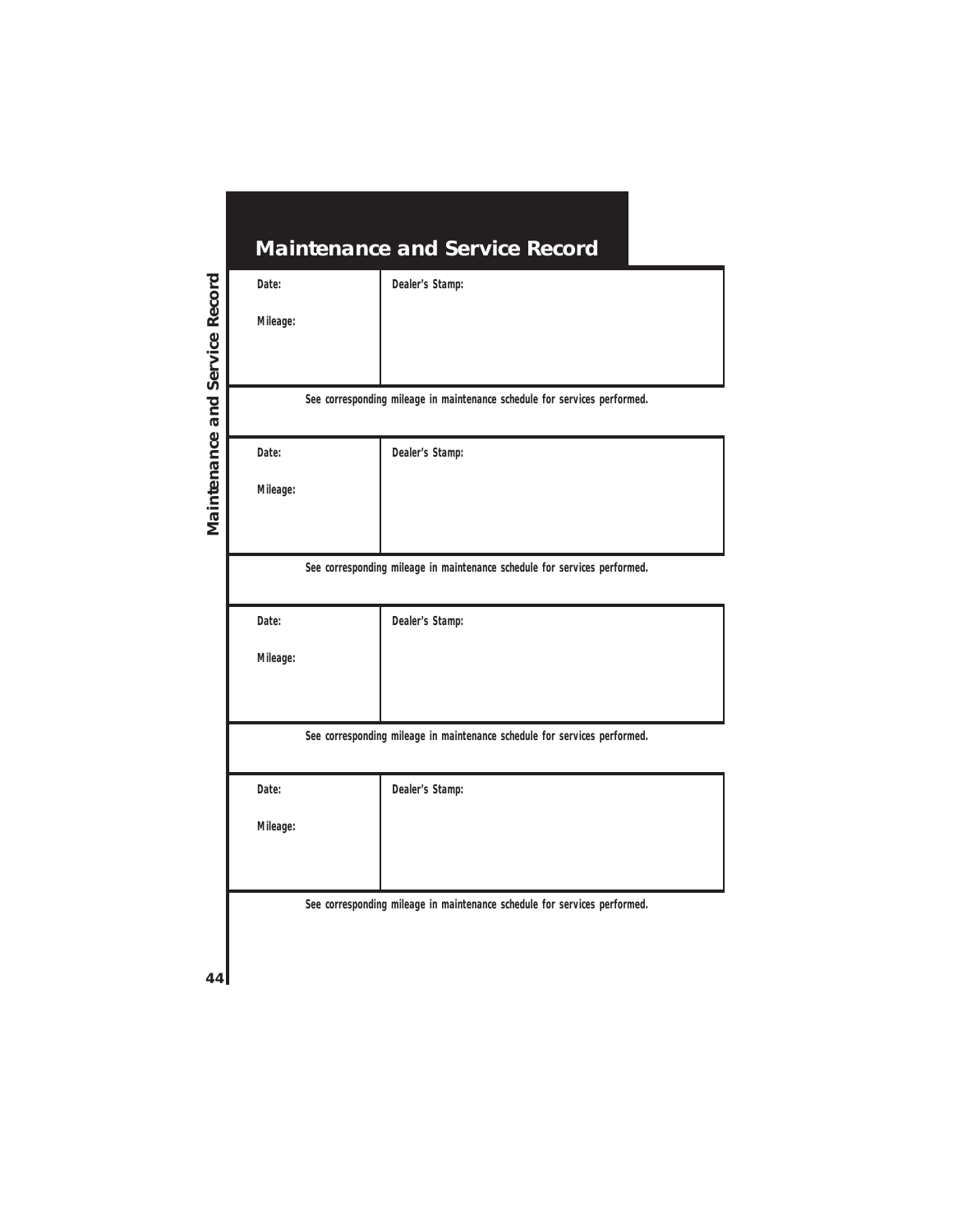**Dealer's Stamp:**

**Mileage:**

**See corresponding mileage in maintenance schedule for services performed.**

| Date:    | Dealer's Stamp: |
|----------|-----------------|
| Mileage: |                 |
|          |                 |

**See corresponding mileage in maintenance schedule for services performed.**

| Date:    | Dealer's Stamp: |
|----------|-----------------|
| Mileage: |                 |
|          |                 |

**See corresponding mileage in maintenance schedule for services performed.**

| Date:    | Dealer's Stamp: |
|----------|-----------------|
| Mileage: |                 |
|          |                 |
|          |                 |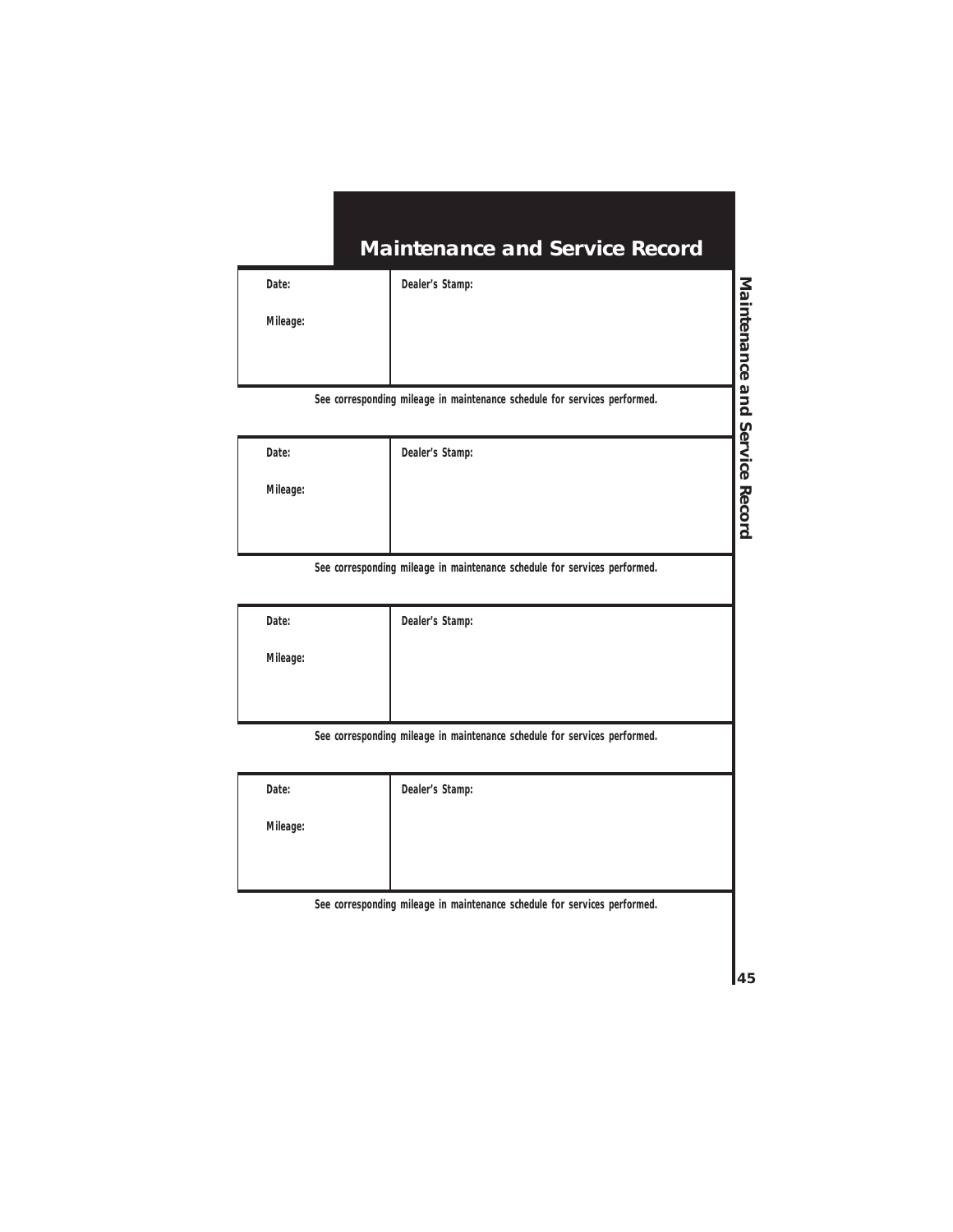| <b>Maintenance and Service Record</b>                                     |                                                                           |  |
|---------------------------------------------------------------------------|---------------------------------------------------------------------------|--|
| Date:                                                                     | Dealer's Stamp:                                                           |  |
| Mileage:                                                                  |                                                                           |  |
|                                                                           |                                                                           |  |
|                                                                           |                                                                           |  |
|                                                                           | See corresponding mileage in maintenance schedule for services performed. |  |
| Date:                                                                     | Dealer's Stamp:                                                           |  |
| Mileage:                                                                  |                                                                           |  |
|                                                                           |                                                                           |  |
|                                                                           |                                                                           |  |
|                                                                           | See corresponding mileage in maintenance schedule for services performed. |  |
| Date:                                                                     | Dealer's Stamp:                                                           |  |
| Mileage:                                                                  |                                                                           |  |
|                                                                           |                                                                           |  |
|                                                                           |                                                                           |  |
| See corresponding mileage in maintenance schedule for services performed. |                                                                           |  |
| Date:                                                                     | Dealer's Stamp:                                                           |  |
| Mileage:                                                                  |                                                                           |  |
|                                                                           |                                                                           |  |
|                                                                           |                                                                           |  |
| See corresponding mileage in maintenance schedule for services performed. |                                                                           |  |
|                                                                           |                                                                           |  |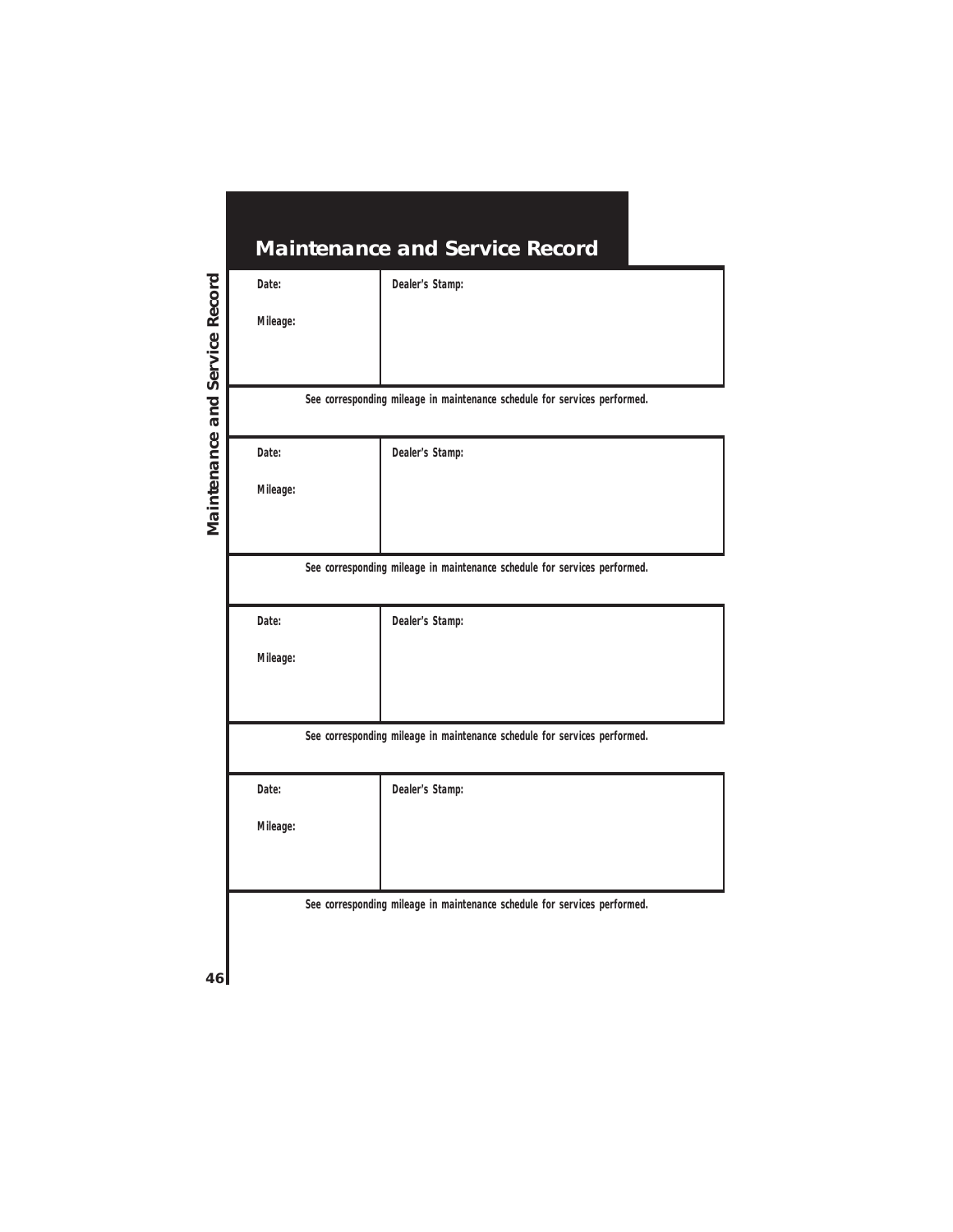**Dealer's Stamp:**

**Mileage:**

**See corresponding mileage in maintenance schedule for services performed.**

| Date:    | Dealer's Stamp: |
|----------|-----------------|
| Mileage: |                 |
|          |                 |

**See corresponding mileage in maintenance schedule for services performed.**

| Date:    | Dealer's Stamp: |
|----------|-----------------|
| Mileage: |                 |
|          |                 |

**See corresponding mileage in maintenance schedule for services performed.**

| Date:    | Dealer's Stamp: |
|----------|-----------------|
| Mileage: |                 |
|          |                 |
|          |                 |